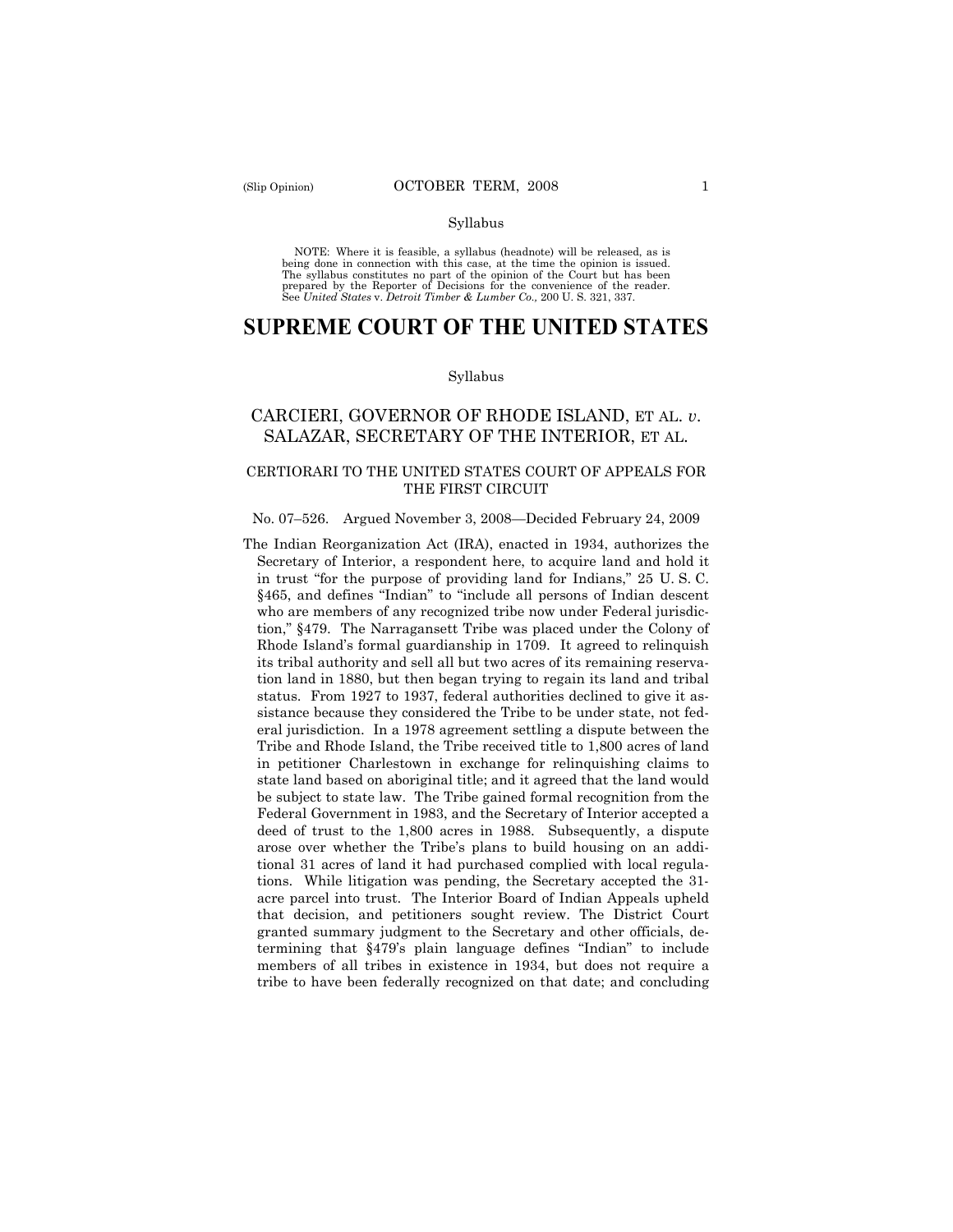#### Syllabus

that, since the Tribe is currently federally recognized and was in existence in 1934, it is a tribe under §479. In affirming, the First Circuit found §479 ambiguous as to the meaning of "now under Federal jurisdiction," applied the principles of *Chevron U. S. A. Inc.* v. *Natural Resources Defense Council, Inc.*, 467 U. S. 837, 843, and deferred to the Secretary's construction of the provision to allow the land to be taken into trust.

*Held:* Because the term "now under federal jurisdiction" in §479 unambiguously refers to those tribes that were under federal jurisdiction when the IRA was enacted in 1934, and because the Narragansett Tribe was not under federal jurisdiction in 1934, the Secretary does not have the authority to take the 31-acre parcel into trust. Pp. 7–16.

(a) When a statute's text is plain and unambiguous, *United States*  v. *Gonzales*, 520 U. S. 1, 4, the statute must be applied according to its terms, see, *e.g.*, *Dodd* v. *United States*, 545 U. S. 353, 359. Here, whether the Secretary has authority to take the parcel into trust depends on whether the Narragansetts are members of a "recognized Indian Tribe now under Federal jurisdiction," which, in turn, depends on whether "now" refers to 1998, when the Secretary accepted the parcel into trust, or 1934, when Congress enacted the IRA. The ordinary meaning of "now," as understood at the time of enactment, was at "the present time; at this moment; at the time of speaking." That definition is consistent with interpretations given "now" by this Court both before and after the IRA's passage. See *e.g., Franklin* v. *United States*, 216 U. S. 559, 569; *Montana* v. *Kennedy*, 366 U. S. 308, 310– 311. It also aligns with the word's natural reading in the context of the IRA. Furthermore, the Secretary's current interpretation is at odds with the Executive Branch's construction of §479 at the time of enactment. The Secretary's additional arguments in support of his contention that "now" is ambiguous are unpersuasive. There is also no need to consider the parties' competing views on whether Congress had a policy justification for limiting the Secretary's trust authority to tribes under federal jurisdiction in 1934, since Congress' use of "now" in §479 speaks for itself and "courts must presume that a legislature says in a statute what it means and means in a statute what it says there." *Connecticut Nat. Bank* v. *Germain*, 503 U. S. 249, 253–254. Pp. 7–13.

(b) The Court rejects alternative arguments by the Secretary and his *amici* that rely on statutory provisions other than §479 to support the Secretary's decision to take the parcel into trust for the Narragansetts. Pp. 13–15.

497 F. 3d 15, reversed.

THOMAS, J., delivered the opinion of the Court, in which ROBERTS,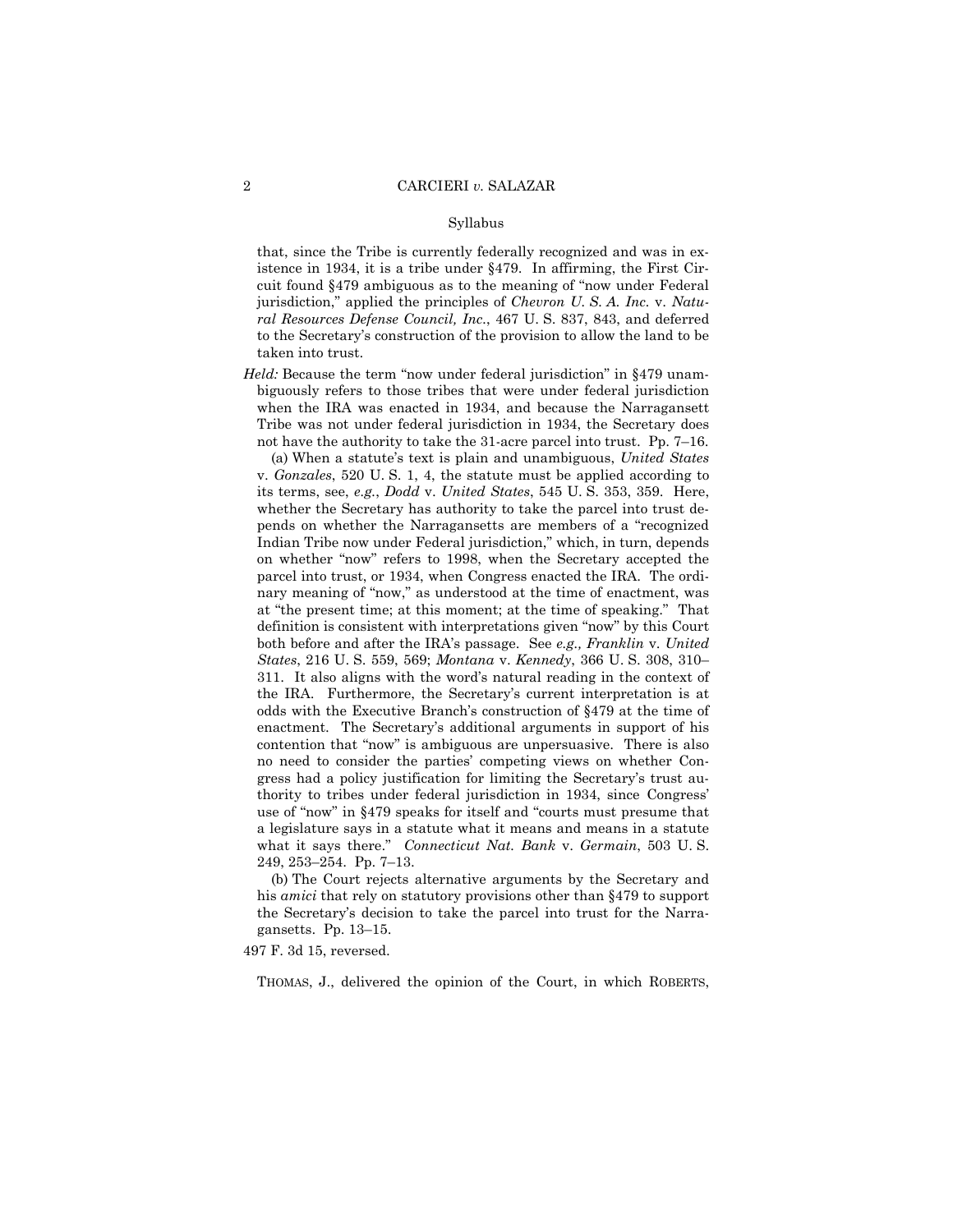# Syllabus

C. J., and SCALIA, KENNEDY, BREYER, and ALITO, JJ., joined. BREYER, J., filed a concurring opinion. SOUTER, J., filed an opinion concurring in part and dissenting in part, in which GINSBURG, J., joined. STEVENS, J., filed a dissenting opinion.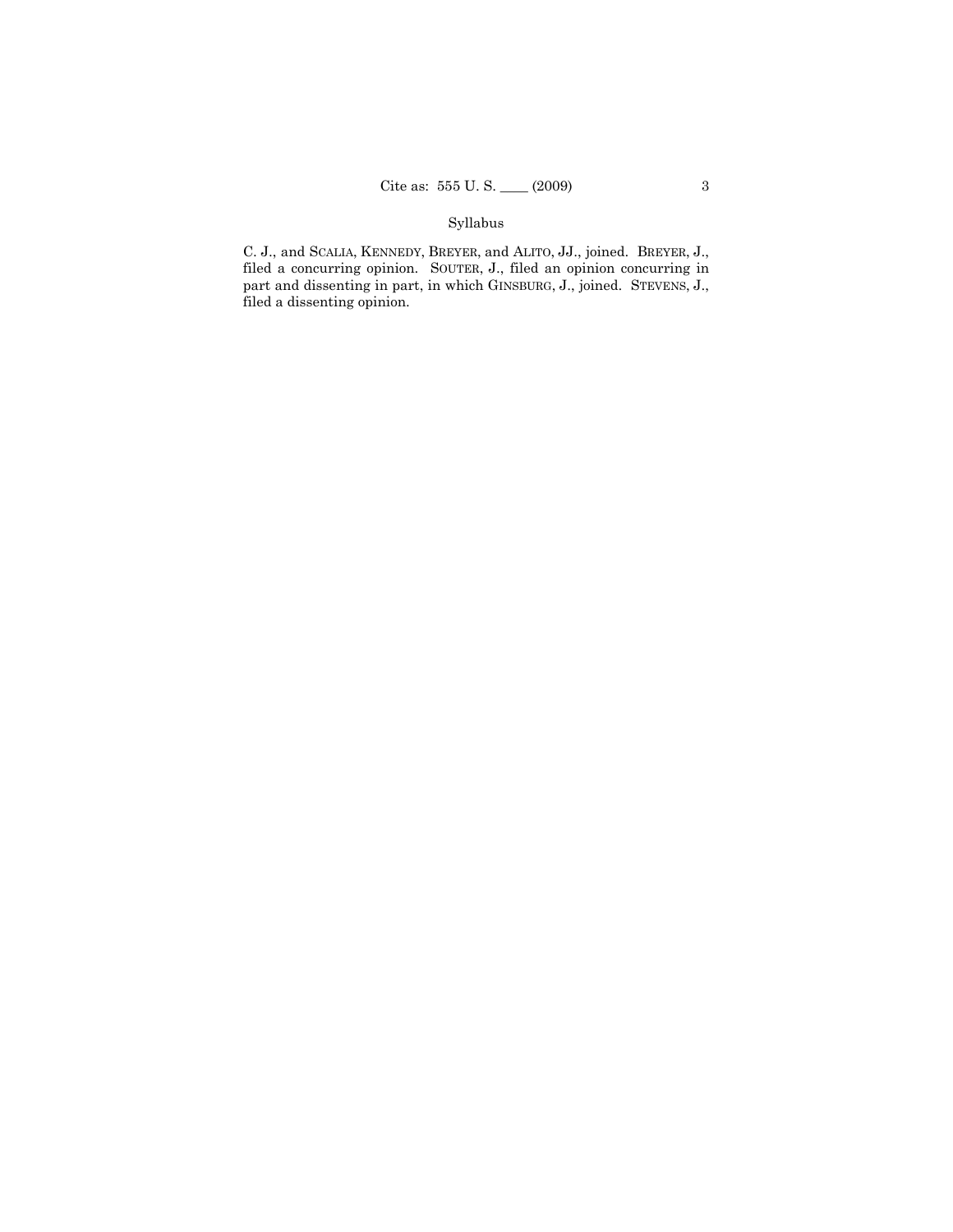NOTICE: This opinion is subject to formal revision before publication in the preliminary print of the United States Reports. Readers are requested to notify the Reporter of Decisions, Supreme Court of the United States, Washington, D. C. 20543, of any typographical or other formal errors, in order that corrections may be made before the preliminary print goes to press.

## $\frac{1}{2}$  ,  $\frac{1}{2}$  ,  $\frac{1}{2}$  ,  $\frac{1}{2}$  ,  $\frac{1}{2}$  ,  $\frac{1}{2}$  ,  $\frac{1}{2}$ **SUPREME COURT OF THE UNITED STATES**

## $\frac{1}{2}$  ,  $\frac{1}{2}$  ,  $\frac{1}{2}$  ,  $\frac{1}{2}$  ,  $\frac{1}{2}$  ,  $\frac{1}{2}$ No. 07–526

# DONALD L. CARCIERI, GOVERNOR OF RHODE ISLAND, ET AL., PETITIONERS *v.* KEN L. SALAZAR, SECRETARY OF THE INTERIOR, ET AL.

## ON WRIT OF CERTIORARI TO THE UNITED STATES COURT OF APPEALS FOR THE FIRST CIRCUIT

## [February 24, 2009]

JUSTICE THOMAS delivered the opinion of the Court.

The Indian Reorganization Act (IRA or Act) authorizes the Secretary of the Interior, a respondent in this case, to acquire land and hold it in trust "for the purpose of providing land for Indians." Ch. 576, §5, 48 Stat. 985, 25 U. S. C. §465. The IRA defines the term "Indian" to "include all persons of Indian descent who are members of any recognized Indian tribe now under Federal jurisdiction." §479. The Secretary notified petitioners—the State of Rhode Island, its Governor, and the town of Charlestown, Rhode Island—that he intended to accept in trust a parcel of land for use by the Narragansett Indian Tribe in accordance with his claimed authority under the statute. In proceedings before the Interior Board of Indian Appeals (IBIA), the District Court, and the Court of Appeals for the First Circuit, petitioners unsuccessfully challenged the Secretary's authority to take the parcel into trust.

In reviewing the determination of the Court of Appeals, we are asked to interpret the statutory phrase "now under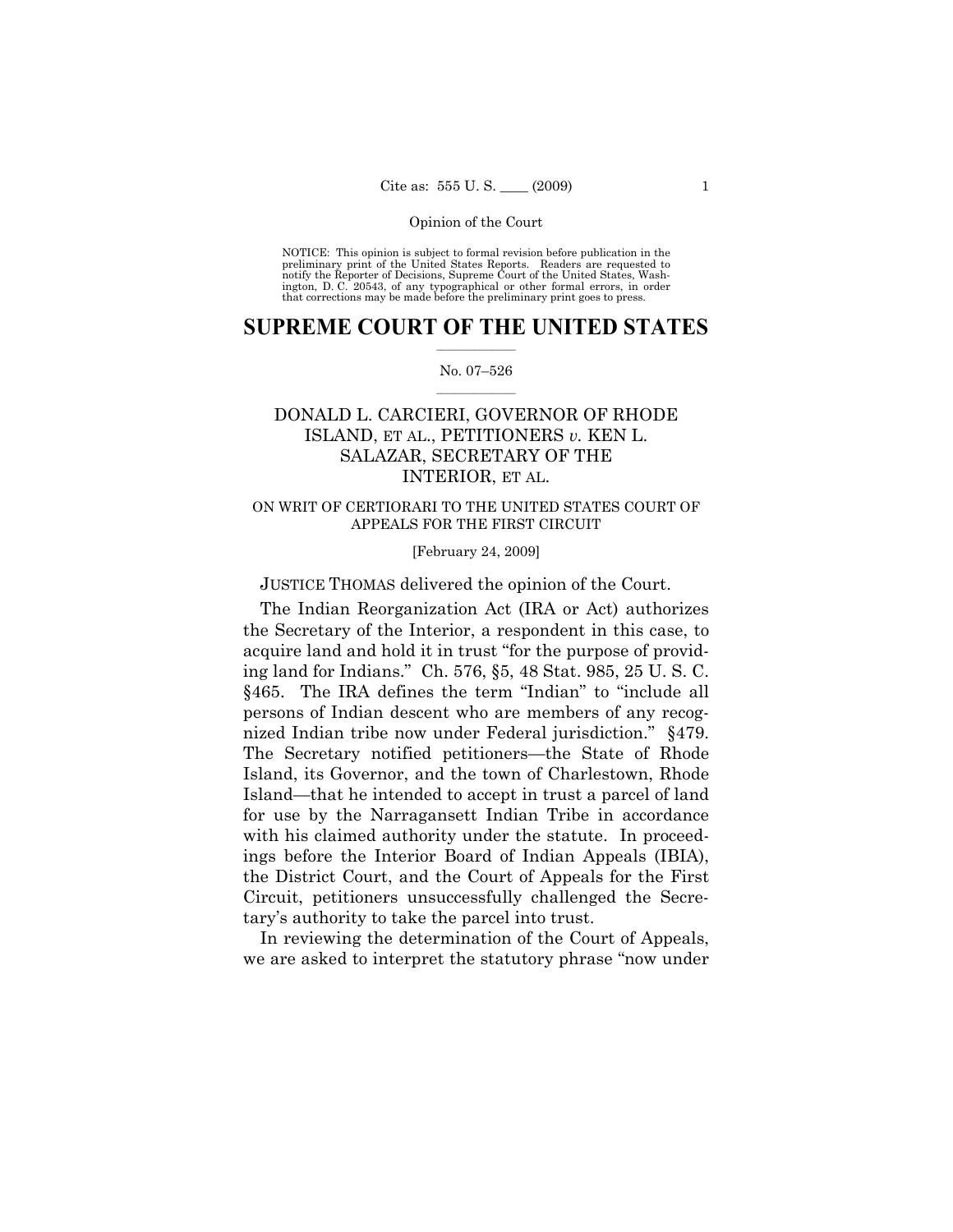## Opinion of the Court

Federal jurisdiction" in §479. Petitioners contend that the term "now" refers to the time of the statute's enactment, and permits the Secretary to take land into trust for members of recognized tribes that were "under Federal jurisdiction" in 1934. The respondents argue that the word "now" is an ambiguous term that can reasonably be construed to authorize the Secretary to take land into trust for members of tribes that are "under Federal jurisdiction" at the time that the land is accepted into trust.

We agree with petitioners and hold that, for purposes of §479, the phrase "now under Federal jurisdiction" refers to a tribe that was under federal jurisdiction at the time of the statute's enactment. As a result, §479 limits the Secretary's authority to taking land into trust for the purpose of providing land to members of a tribe that was under federal jurisdiction when the IRA was enacted in June 1934. Because the record in this case establishes that the Narragansett Tribe was not under federal jurisdiction when the IRA was enacted, the Secretary does not have the authority to take the parcel at issue into trust. We reverse the judgment of the Court of Appeals.

I

At the time of colonial settlement, the Narragansett Indian Tribe was the indigenous occupant of much of what is now the State of Rhode Island. See Final Determination of Federal Acknowledgement of Narragansett Indian Tribe of Rhode Island, 48 Fed. Reg. 6177 (1983) (hereinafter Final Determination). Initial relations between colonial settlers, the Narragansett Tribe, and the other Indian tribes in the region were peaceful, but relations deteriorated in the late 17th century. The hostilities peaked in 1675 and 1676 during the 2-year armed conflict known as King Philip's War. Hundreds of colonists and thousands of Indians died. See E. Schultz & M. Tougias, King Philip's War 5 (1999). The Narragansett Tribe, having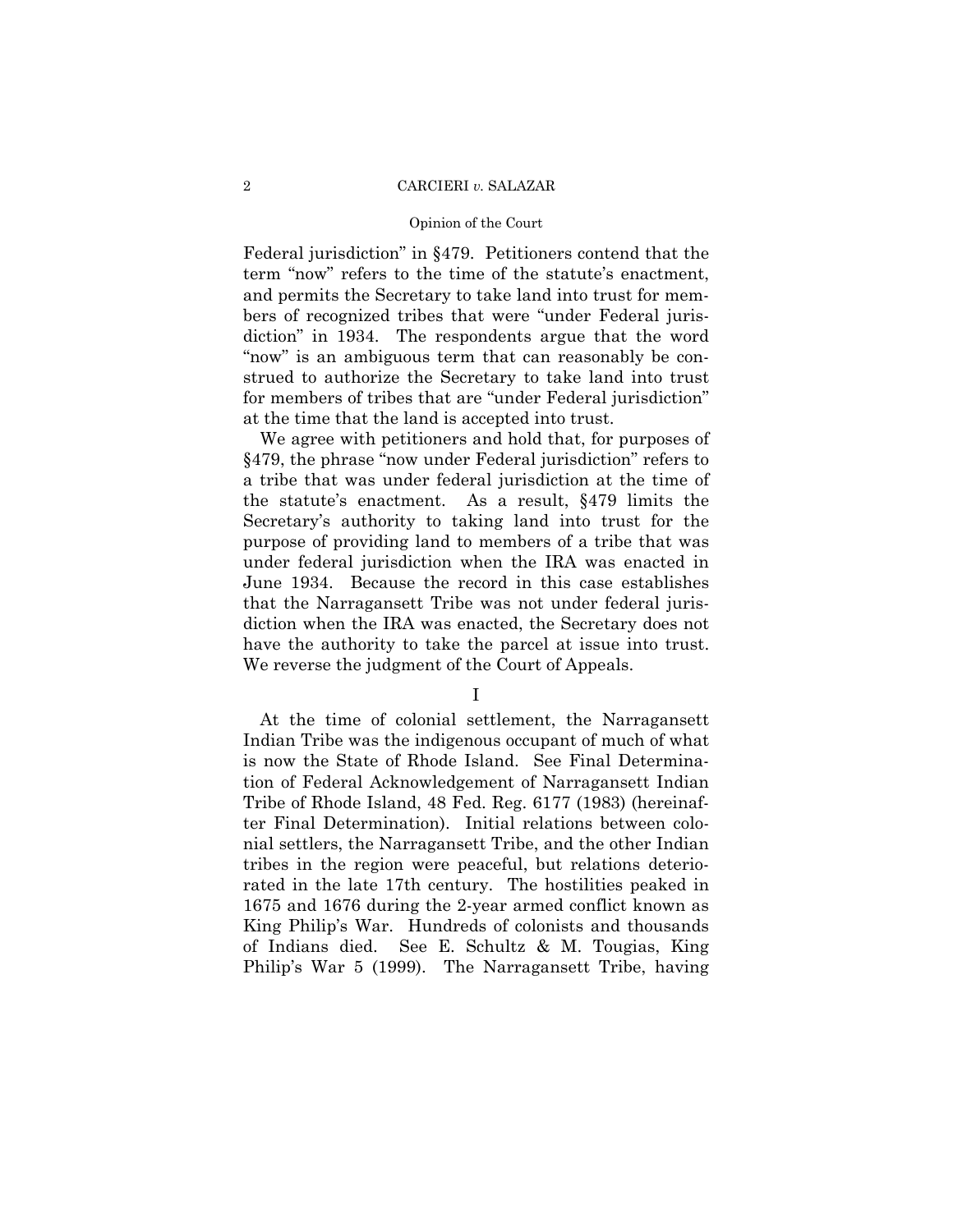been decimated, was placed under formal guardianship by the Colony of Rhode Island in 1709. 48 Fed. Reg. 6177.1

Not quite two centuries later, in 1880, the State of Rhode Island convinced the Narragansett Tribe to relinquish its tribal authority as part of an effort to assimilate tribal members into the local population. See *Narragansett Indian Tribe* v. *National Indian Gaming Comm'n*, 158 F. 3d 1335, 1336 (CADC 1998). The Tribe also agreed to sell all but two acres of its remaining reservation land for \$5,000. *Ibid.* Almost immediately, the Tribe regretted its decisions and embarked on a campaign to regain its land and tribal status. *Ibid.* In the early 20th century, members of the Tribe sought economic support and other assistance from the Federal Government. But, in correspondence spanning a 10-year period from 1927 to 1937, federal officials declined their request, noting that the Tribe was, and always had been, under the jurisdiction of the New England States, rather than the Federal Government.

Having failed to gain recognition or assistance from the United States or from the State of Rhode Island, the Tribe filed suit in the 1970's to recover its ancestral land, claiming that the State had misappropriated its territory in violation of the Indian Non-Intercourse Act, 25 U. S. C. §177.2 The claims were resolved in 1978 by enactment of the Rhode Island Indian Claims Settlement Act, 92 Stat. 813, 25 U. S. C. §1701 *et seq*. Under the agreement codi-

<sup>1</sup>The Narragansett Tribe recognized today is the successor to two tribes, the Narragansett and the Niantic Tribes. The two predecessor Tribes shared territory and cultural traditions at the time of European settlement and effectively merged in the aftermath of King Philip's War. See Final Determination, 48 Fed. Reg. 6177.<br><sup>2</sup>Title 25 U.S.C. §177 provides, in pertinent part, that "[n]o pur-

chase, grant, lease, or other conveyance of lands, or of any title or claim thereto, from any Indian nation or tribe of Indians, shall be of any validity in law or equity, unless the same be made by treaty or convention entered into pursuant to the Constitution."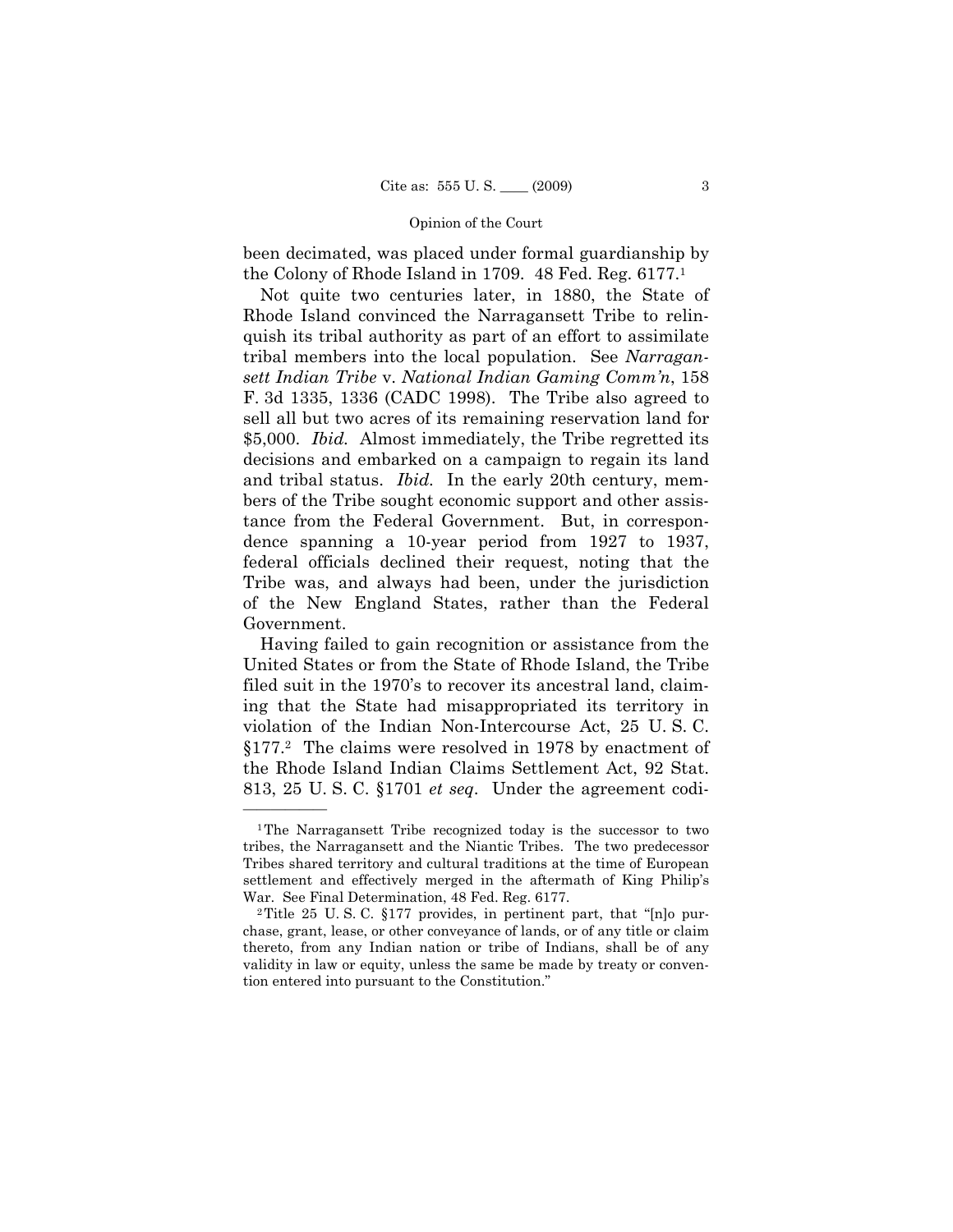### Opinion of the Court

fied by the Settlement Act, the Tribe received title to 1,800 acres of land in Charlestown, Rhode Island, in exchange for relinquishing its past and future claims to land based on aboriginal title. The Tribe also agreed that the 1,800 acres of land received under the Settlement Act "shall be subject to the civil and criminal laws and jurisdiction of the State of Rhode Island." §1708(a); see also §1712(a).

The Narragansett Tribe's ongoing efforts to gain recognition from the United States Government finally succeeded in 1983. 48 Fed. Reg. 6177. In granting formal recognition, the Bureau of Indian Affairs (BIA) determined that "the Narragansett community and its predecessors have existed autonomously since first contact, despite undergoing many modifications." *Id*.*,* at 6178. The BIA referred to the Tribe's "documented history dating from 1614" and noted that "all of the current membership are believed to be able to trace to at least one ancestor on the membership lists of the Narragansett community prepared after the 1880 Rhode Island 'detribalization' act." *Ibid.* After obtaining federal recognition, the Tribe began urging the Secretary to accept a deed of trust to the 1,800 acres conveyed to it under the Rhode Island Indian Claims Settlement Act. 25 CFR §83.2 (2008) (providing that federal recognition is needed before an Indian tribe may seek "the protection, services, and benefits of the Federal government"). The Secretary acceded to the Tribe's request in 1988. See *Town of Charlestown, Rhode Island* v. *Eastern Area Director, Bur. of Indian Affairs*, 18 IBIA 67, 69 (1989).3

In 1991, the Tribe's housing authority purchased an

<sup>3</sup>The Tribe, the town, and the Secretary previously litigated issues relating to the Secretary's acceptance of these 1,800 acres, and that matter is not presently before this Court. See generally *Town of Charlestown, Rhode Island,* 18 IBIA 67; *Rhode Island* v. *Narragansett Indian Tribe*, 19 F. 3d 685 (CA1 1994); *Narragansett Indian Tribe* v. *Rhode Island*, 449 F. 3d 16 (CA1 2006).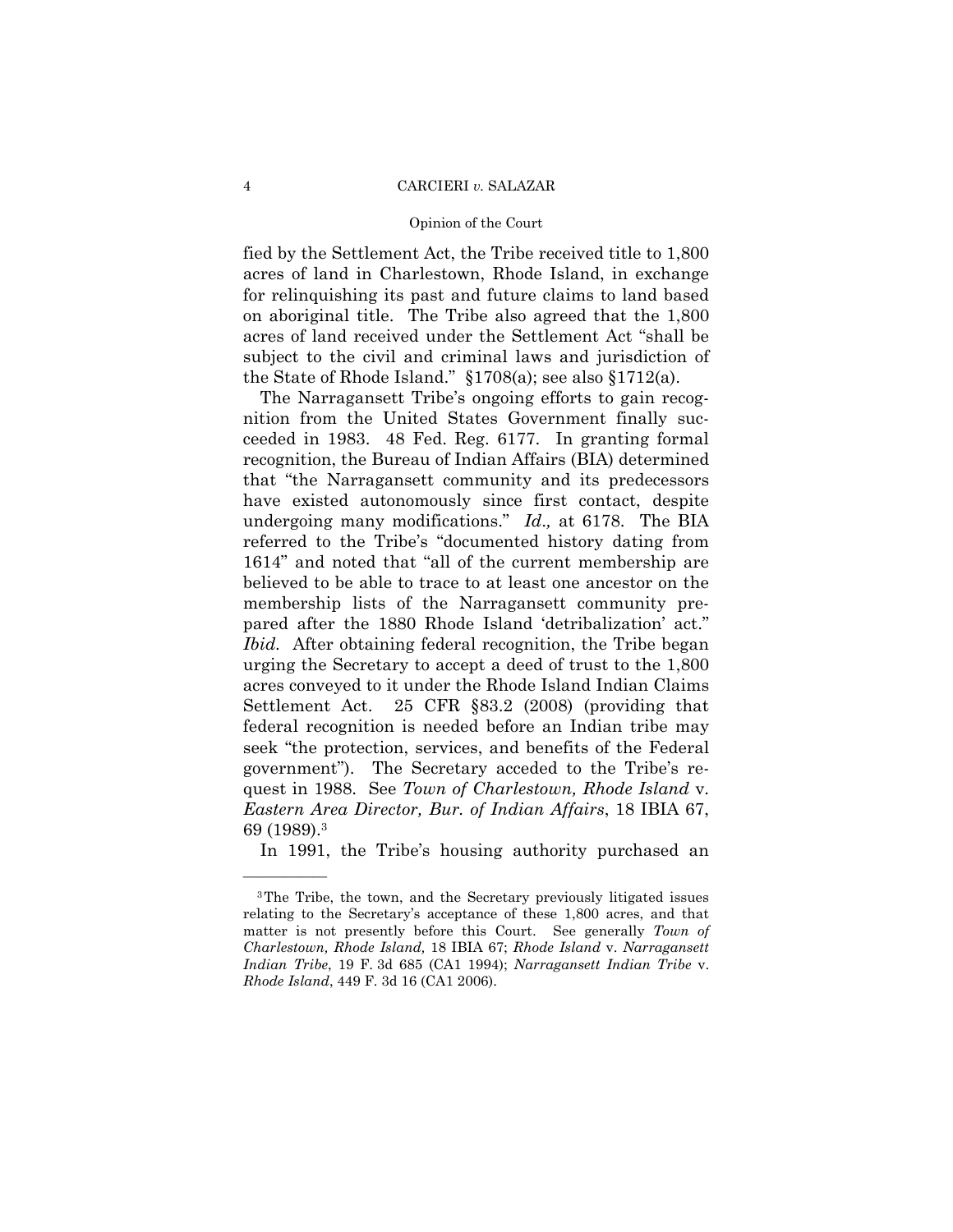additional 31 acres of land in the town of Charlestown adjacent to the Tribe's 1,800 acres of settlement lands. Soon thereafter, a dispute arose about whether the Tribe's planned construction of housing on that parcel had to comply with local regulations. *Narragansett Indian Tribe*  v. *Narragansett Elec. Co.*, 89 F. 3d 908, 911–912 (CA1 1996). The Tribe's primary argument for noncompliance that its ownership of the parcel made it a "dependent Indian community" and thus "Indian country" under 18 U. S. C. §1151—ultimately failed. 89 F. 3d, at 913–922. But, while the litigation was pending, the Tribe sought an alternative solution to free itself from compliance with local regulations: It asked the Secretary to accept the 31 acre parcel into trust for the Tribe pursuant to 25 U. S. C. §465. By letter dated March 6, 1998, the Secretary notified petitioners of his acceptance of the Tribe's land into trust. Petitioners appealed the Secretary's decision to the IBIA, which upheld the Secretary's decision. See *Town of Charlestown, Rhode Island* v. *Eastern Area Director, Bureau of Indian Affairs*, 35 IBIA 93 (2000).

Petitioners sought review of the IBIA decision pursuant to the Administrative Procedure Act, 5 U. S. C. §702. The District Court granted summary judgment in favor of the Secretary and other Department of Interior officials. As relevant here, the District Court determined that the plain language of 25 U. S. C. §479 defines "Indian" to include members of all tribes in existence in 1934, but does not require a tribe to have been federally recognized on that date. *Carcieri* v. *Norton*, 290 F. Supp. 2d 167, 179–181 (RI 2003). According to the District Court, because it is currently "federally-recognized" and "existed at the time of the enactment of the IRA," the Narragansett Tribe "qualifies as an 'Indian tribe' within the meaning of §479." *Id.*, at 181. As a result, "the secretary possesses authority under §465 to accept lands into trust for the benefit of the Narragansetts." *Ibid.*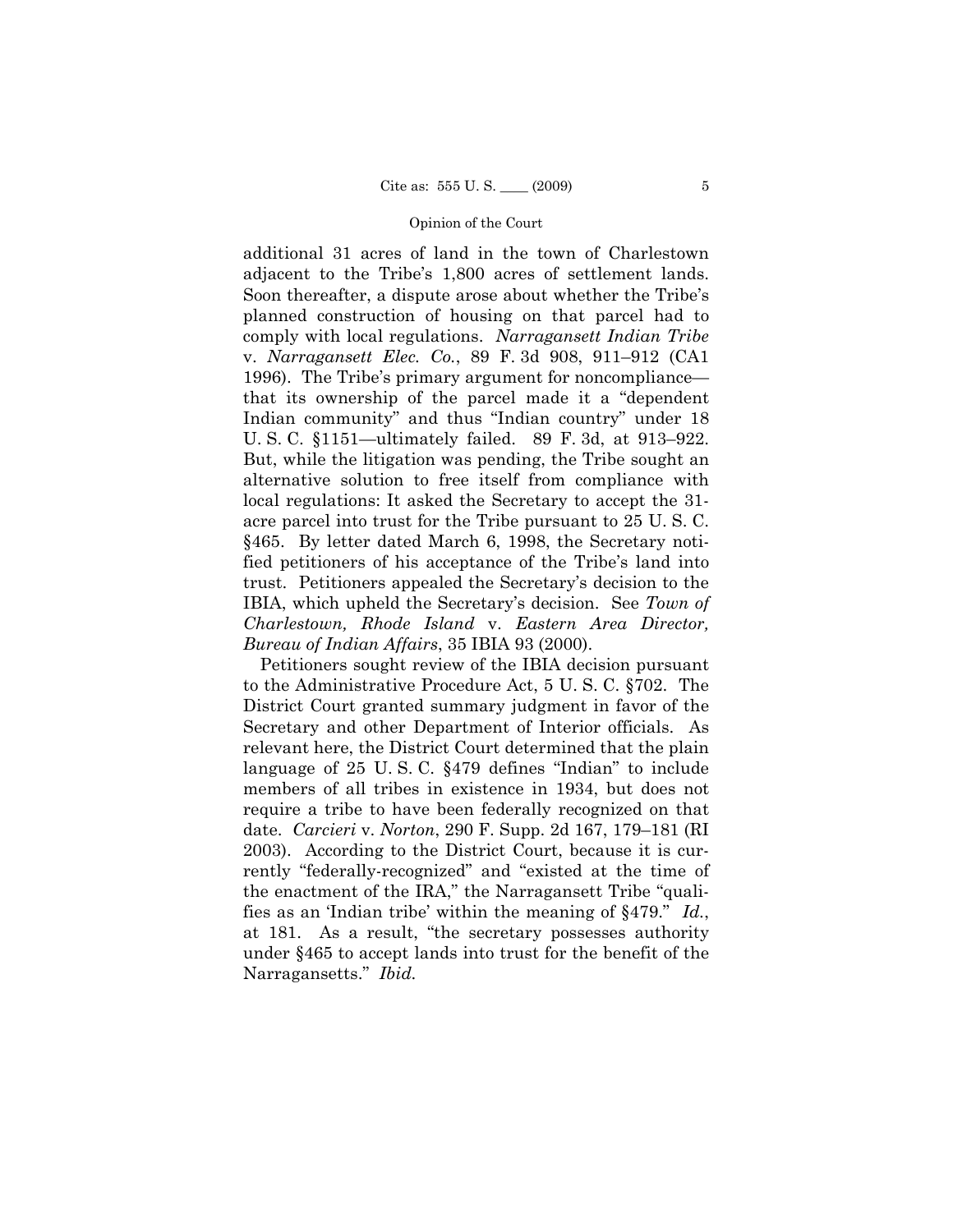### Opinion of the Court

The Court of Appeals for the First Circuit affirmed, first in a panel decision, *Carcieri* v. *Norton*, 423 F. 3d 45 (2005), and then sitting en banc, 497 F. 3d 15 (CA1 2008). Although the Court of Appeals acknowledged that "[o]ne might have an initial instinct to read the word 'now' [in §479] . . . to mean the date of [the] enactment of the statute, June 18, 1934," the court concluded that there was "ambiguity as to whether to view the term . . . as operating at the moment Congress enacted it or at the moment the Secretary invokes it." *Id.*, at 26. The Court of Appeals noted that Congress has used the word "now" in other statutes to refer to the time of the statute's application, not its enactment. *Id.*, at 26–27. The Court of Appeals also found that the particular statutory context of §479 did not clarify the meaning of "now." On one hand, the Court of Appeals noted that another provision within the IRA, 25 U. S. C. §472, uses the term "now or hereafter," which supports petitioners' argument that "now," by itself, does not refer to future events. But on the other hand, §479 contains the particular application date of "June 1, 1934," suggesting that if Congress had wanted to refer to the date of enactment, it could have done so more specifically. 497 F. 3d, at 27. The Court of Appeals further reasoned that both interpretations of "now" are supported by reasonable policy explanations, *id.*, at 27–28, and it found that the legislative history failed to "clearly resolve the issue," *id.*, at 28.

Having found the statute ambiguous, the Court of Appeals applied the principles set forth in *Chevron U. S. A. Inc.* v. *Natural Resources Defense Council, Inc.*, 467 U. S. 837, 843 (1984), and deferred to the Secretary's construction of the provision. 497 F. 3d, at 30. The court rejected petitioners' arguments that the Secretary's interpretation was an impermissible construction of the statute. *Id.*, at 30–34. It also held that petitioners had failed to demonstrate that the Secretary's interpretation was inconsistent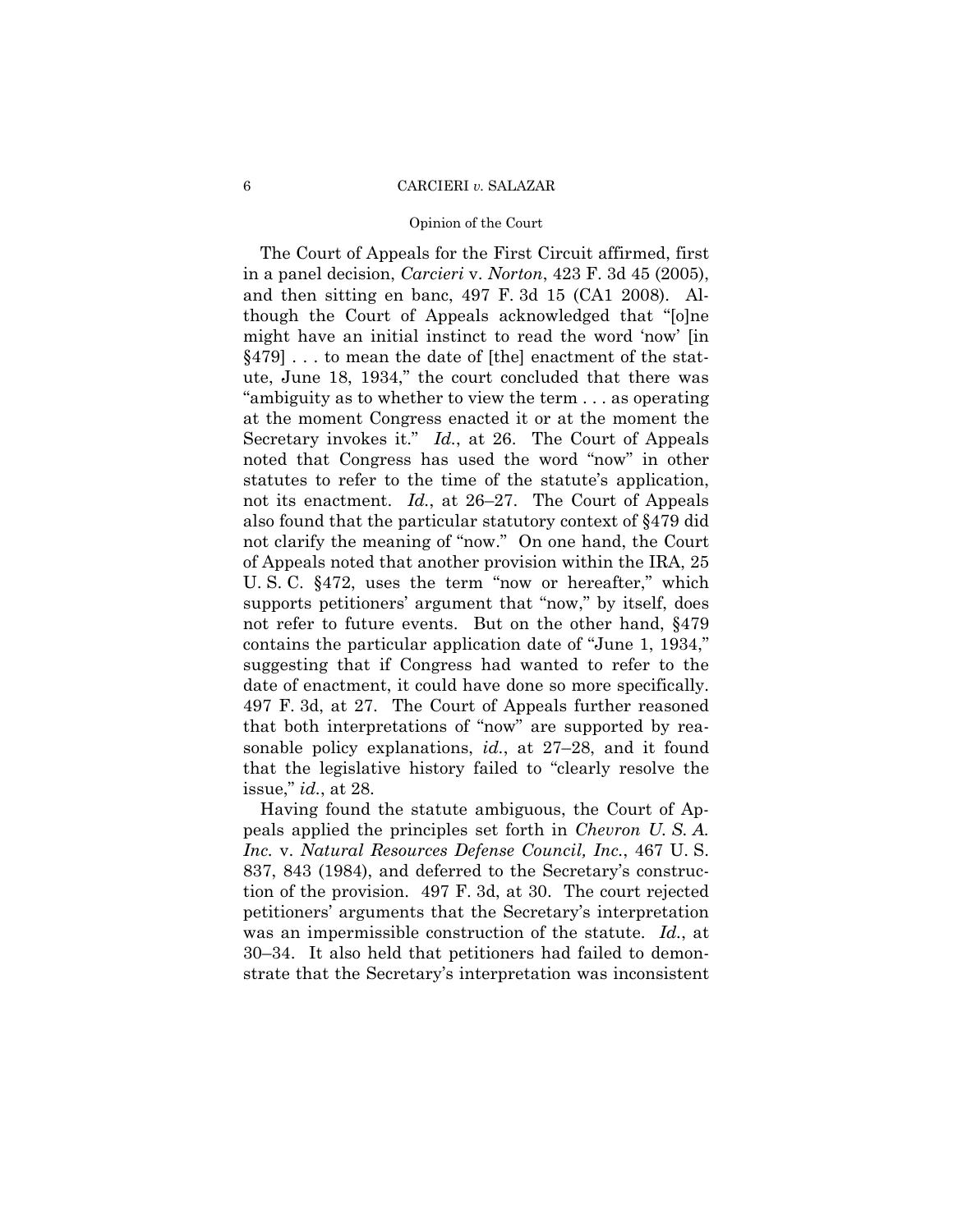with earlier practices of the Department of Interior. Furthermore, the court determined that even if the interpretation were a departure from the Department's prior practices, the decision should be affirmed based on the Secretary's "reasoned explanation for his interpretation." *Id.*, at 34.

We granted certiorari, 552 U.S. \_\_ (2008), and now reverse.

This case requires us to apply settled principles of statutory construction under which we must first determine whether the statutory text is plain and unambiguous. *United States* v. *Gonzales*, 520 U. S. 1, 4 (1997). If it is, we must apply the statute according to its terms. See, *e.g.*, *Dodd* v. *United States*, 545 U. S. 353, 359 (2005); *Lamie* v. *United States Trustee*, 540 U. S. 526, 534 (2004); *Hartford Underwriters Ins. Co.* v. *Union Planters Bank, N. A.*, 530 U. S. 1, 6 (2000); *Caminetti* v. *United States*, 242 U. S. 470, 485 (1917).

The Secretary may accept land into trust only for "the purpose of providing land for Indians." 25 U. S. C. §465. "Indian" is defined by statute as follows:

"The term 'Indian' as used in this Act shall include all persons of Indian descent who are *members of any recognized Indian tribe now under Federal jurisdiction*, and all persons who are descendants of such members who were, on June 1, 1934, residing within the present boundaries of any Indian reservation, and shall further include all other persons of one-half or more Indian blood. . . . The term 'tribe' wherever used in this Act shall be construed to refer to any Indian tribe, organized band, pueblo, or the Indians residing on one reservation. . . ." §479 (emphasis added).

The parties are in agreement, as are we, that the Secre-

II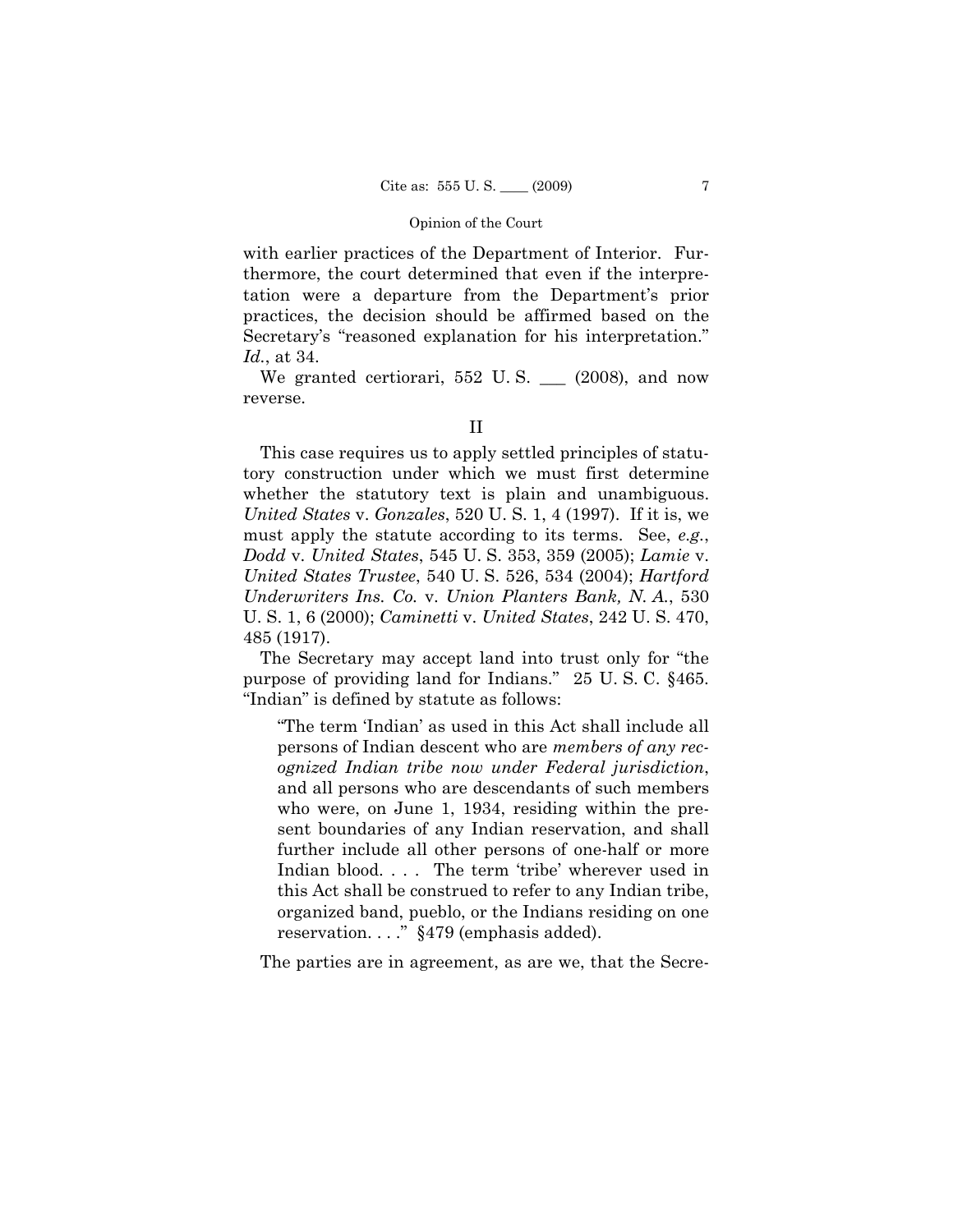## Opinion of the Court

tary's authority to take the parcel in question into trust depends on whether the Narragansetts are members of a "recognized Indian Tribe now under Federal jurisdiction." *Ibid.* That question, in turn, requires us to decide whether the word "now under Federal jurisdiction" refers to 1998, when the Secretary accepted the 31-acre parcel into trust, or 1934, when Congress enacted the IRA.

We begin with the ordinary meaning of the word "now," as understood when the IRA was enacted. *Director, Office of Workers' Compensation Programs* v. *Greenwich Collieries*, 512 U. S. 267, 272 (1994); *Moskal* v. *United States*, 498 U. S. 103, 108–109 (1990). At that time, the primary definition of "now" was "[a]t the present time; at this moment; at the time of speaking." Webster's New International Dictionary 1671 (2d ed. 1934); see also Black's Law Dictionary 1262 (3d ed. 1933) (defining "now" to mean "[a]t this time, or at the present moment" and noting that "'[n]ow' as used in a statute *ordinarily* refers to the date of its taking effect ..." (emphasis added)). This definition is consistent with interpretations given to the word "now" by this Court, both before and after passage of the IRA, with respect to its use in other statutes. See, *e.g.*, *Franklin* v. *United States*, 216 U. S. 559, 568–569 (1910) (interpreting a federal criminal statute to have "adopted such punishment as the laws of the State in which such place is situated *now* provide for the like offense" (citing *United States* v. *Paul*, 6 Pet. 141 (1832) (internal quotation marks omitted))); *Montana* v. *Kennedy*, 366 U. S. 308, 310–311 (1961) (interpreting a statute granting citizenship status to foreign-born "children of persons who *now*  are, or have been citizens of the United States" (internal quotation marks omitted; emphasis deleted)).

It also aligns with the natural reading of the word within the context of the IRA. For example, in the original version of 25 U. S. C. §465, which provided the same authority to the Secretary to accept land into trust for "the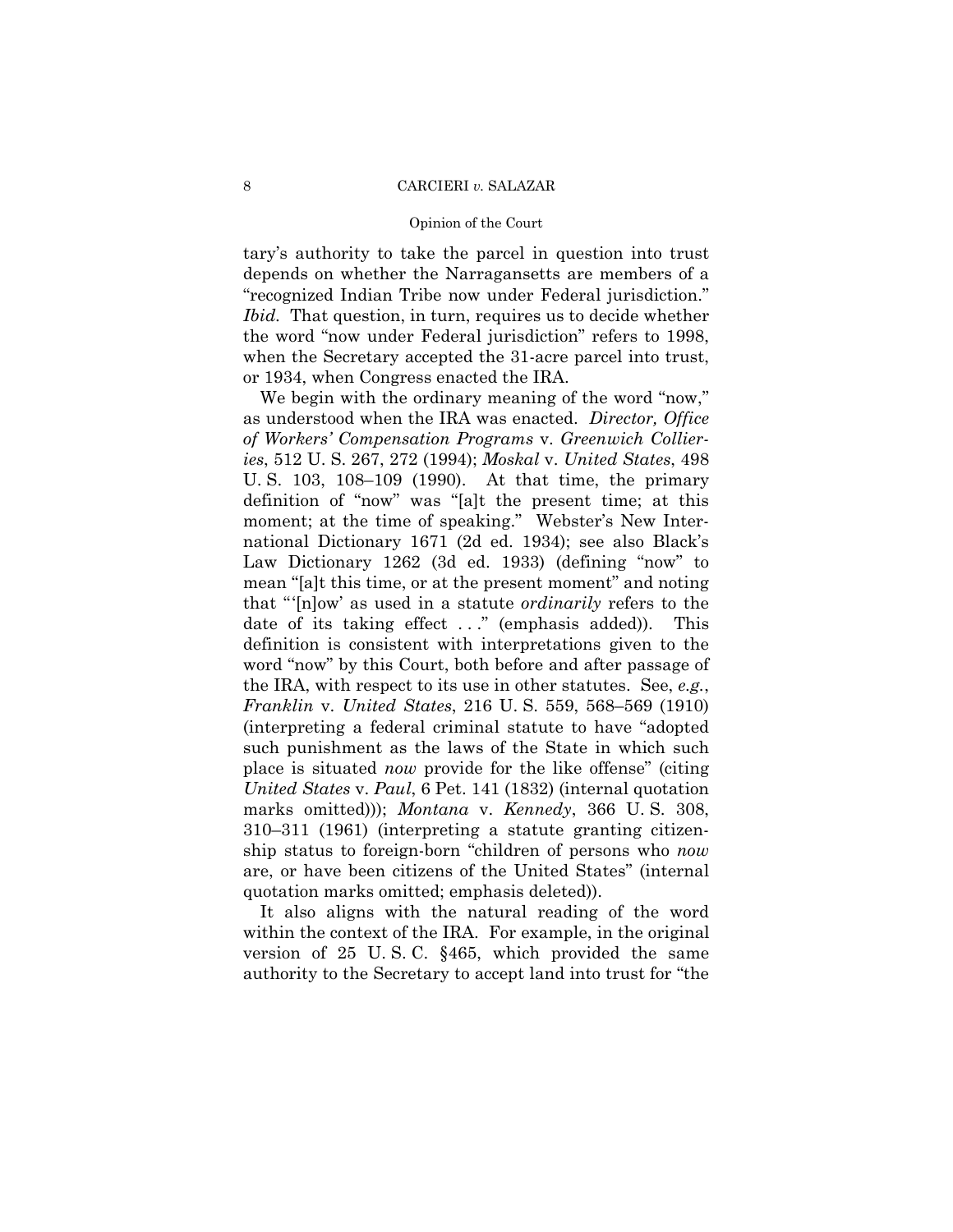purpose of providing land for Indians," Congress explicitly referred to current events, stating "[t]hat no part of such funds shall be used to acquire additional land outside of the exterior boundaries of [the] Navajo Indian Reservation . . . in the event that the proposed Navajo boundary extension measures *now* pending in Congress . . . become law." IRA, §5, 48 Stat. 985 (emphasis added).4 In addition, elsewhere in the IRA, Congress expressly drew into the statute contemporaneous *and* future events by using the phrase "now or hereafter." See 25 U. S. C. §468 (referring to "the geographic boundaries of any Indian reservation now existing or established hereafter");  $\S 472$  (referring to "Indians who may be appointed . . . to the various positions maintained, now or hereafter, by the Indian Office"). Congress' use of the word "now" in this provision, without the accompanying phrase "or hereafter," thus provides further textual support for the conclusion that the term refers solely to events contemporaneous with the Act's enactment. See *Barnhart* v. *Sigmon Coal Co.*, 534 U. S. 438, 452 (2002) ("[W]hen Congress includes particular language in one section of a statute but omits it in another section of the same Act, it is generally presumed that Congress acts intentionally and purposely in the disparate inclusion or exclusion" (internal quotation marks omitted)).

Furthermore, the Secretary's current interpretation is at odds with the Executive Branch's construction of this provision at the time of enactment. In correspondence with those who would assist him in implementing the IRA, the Commissioner of Indian Affairs, John Collier, explained that:

<sup>4</sup>The current version of §465 provides "[t]hat no part of such funds shall be used to acquire additional land outside of the exterior boundaries of Navajo Indian Reservation . . . in the event that legislation to define the exterior boundaries of the Navajo Indian Reservation in New Mexico, and for other purposes, or similar legislation, becomes law."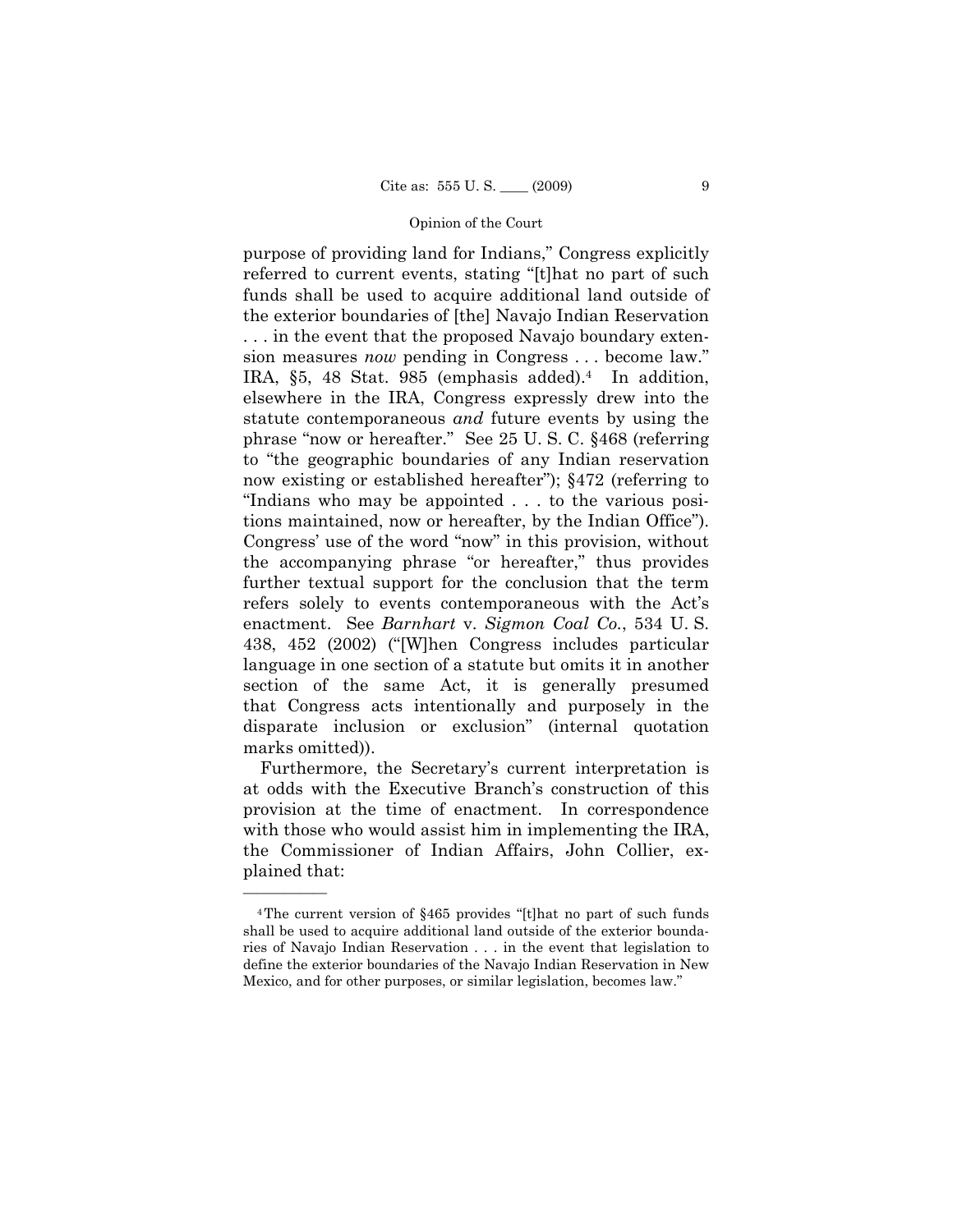## Opinion of the Court

"Section 19 of the Indian Reorganization Act of June 18, 1934 (48 Stat. L., 988), provides, in effect, that the term 'Indian' as used therein shall include—(1) all persons of Indian descent who are members of any recognized tribe *that was under Federal jurisdiction at the date of the Act* . . . ." Letter from John Collier, Commissioner, to Superintendents (Mar. 7, 1936), Lodging of Respondents (emphasis added).<sup>5</sup>

Thus, although we do not defer to Commissioner Collier's interpretation of this unambiguous statute, see *Estate of Cowart* v. *Nicklos Drilling Co.*, 505 U. S. 469, 476 (1992), we agree with his conclusion that the word "now" in §479 limits the definition of "Indian," and therefore limits the exercise of the Secretary's trust authority under §465 to those members of tribes that were under federal jurisdiction at the time the IRA was enacted.

The Secretary makes two other arguments in support of his contention that the term "now" as used in §479 is ambiguous. We reject them both. First, the Secretary

<sup>5</sup> In addition to serving as Commissioner of Indian Affairs, John Collier was "a principal author of the [IRA]." *United States* v. *Mitchell*, 463 U. S. 206, 221, n. 21 (1983). And, as both parties note, he appears to have been responsible for the insertion of the words "now under Federal jurisdiction" into what is now 25 U. S. C. §479. See Hearings on S. 2755 et al.: A Bill to Grant Indians Living Under Federal Tutelage the Freedom to Organize for Purposes of Local Self-Government and Economic Enterprise, before the Senate Committee on Indian Affairs, 73d Cong., 2d Sess., pt. 2, p. 266 (1934). Also, the record contains a 1937 letter from Commissioner Collier in which, even after the passage of the IRA, he stated that the Federal Government still lacked any jurisdiction over the Narragansett Tribe. App. 23a–24a. Commissioner Collier's responsibilities related to implementing the IRA make him an unusually persuasive source as to the meaning of the relevant statutory language and the Tribe's status under it. See *Christensen* v. *Harris County*, 529 U. S. 576, 587 (2000) (explaining that an Executive Branch statutory interpretation that lacks the force of law is "entitled to respect . . . to the extent that those interpretations have the 'power to persuade'" (internal quotation marks omitted)).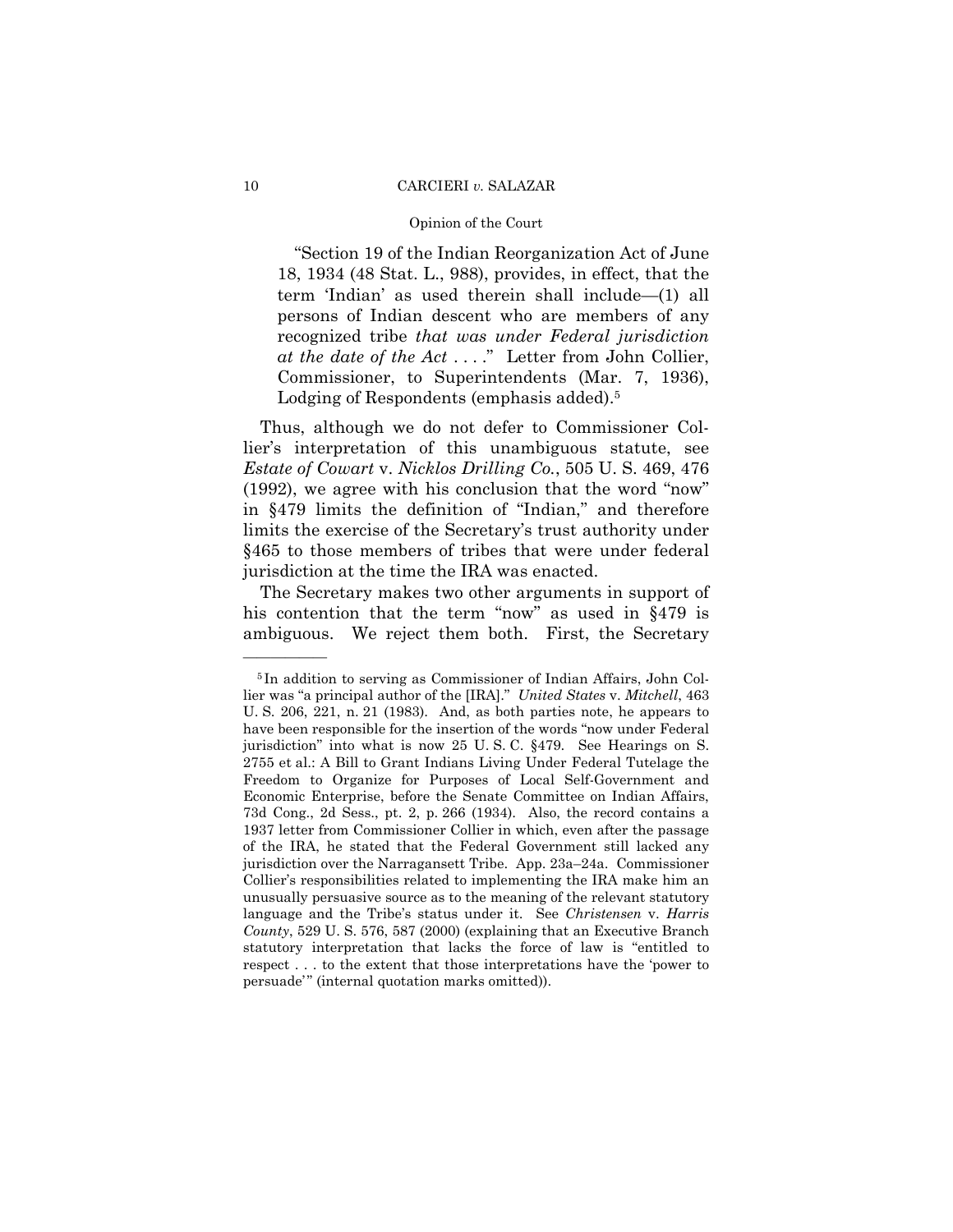argues that although the "use of 'now' can refer to the time of enactment" in the abstract, "it can also refer to the time of the statute's application." Brief for Respondents 18. But the susceptibility of the word "now" to alternative meanings "does not render the word . . . whenever it is used, ambiguous," particularly where "all but one of the meanings is ordinarily eliminated by context." *Deal* v. *United States*, 508 U. S. 129, 131–132 (1993). Here, the statutory context makes clear that "now" does not mean "now or hereafter" or "at the time of application." Had Congress intended to legislate such a definition, it could have done so explicitly, as it did in §§468 and 472, or it could have omitted the word "now" altogether. Instead, Congress limited the statute by the word "now" and "we are obliged to give effect, if possible, to every word Congress used." *Reiter* v. *Sonotone Corp*., 442 U. S. 330, 339 (1979).

Second, the Secretary argues that §479 left a gap for the agency to fill by using the phrase "shall include" in its introductory clause. Brief for Respondents 26–27. The Secretary, in turn, claims to have permissibly filled that gap by defining "'Tribe'" and "'Individual Indian'" without reference to the date of the statute's enactment. *Id.,* at 28 (citing 25 CFR §§151.2(b), (c)(1) (2008)). But, as explained above, Congress left no gap in 25 U. S. C. §479 for the agency to fill. Rather, it explicitly and comprehensively defined the term by including only three discrete definitions: "[1] members of any recognized Indian tribe now under Federal jurisdiction, and [2] all persons who are descendants of such members who were, on June 1, 1934, residing within the present boundaries of any Indian reservation, and . . . [3] all other persons of one-half or more Indian blood." *Ibid.* In other statutory provisions, Congress chose to expand the Secretary's authority to particular Indian tribes not necessarily encompassed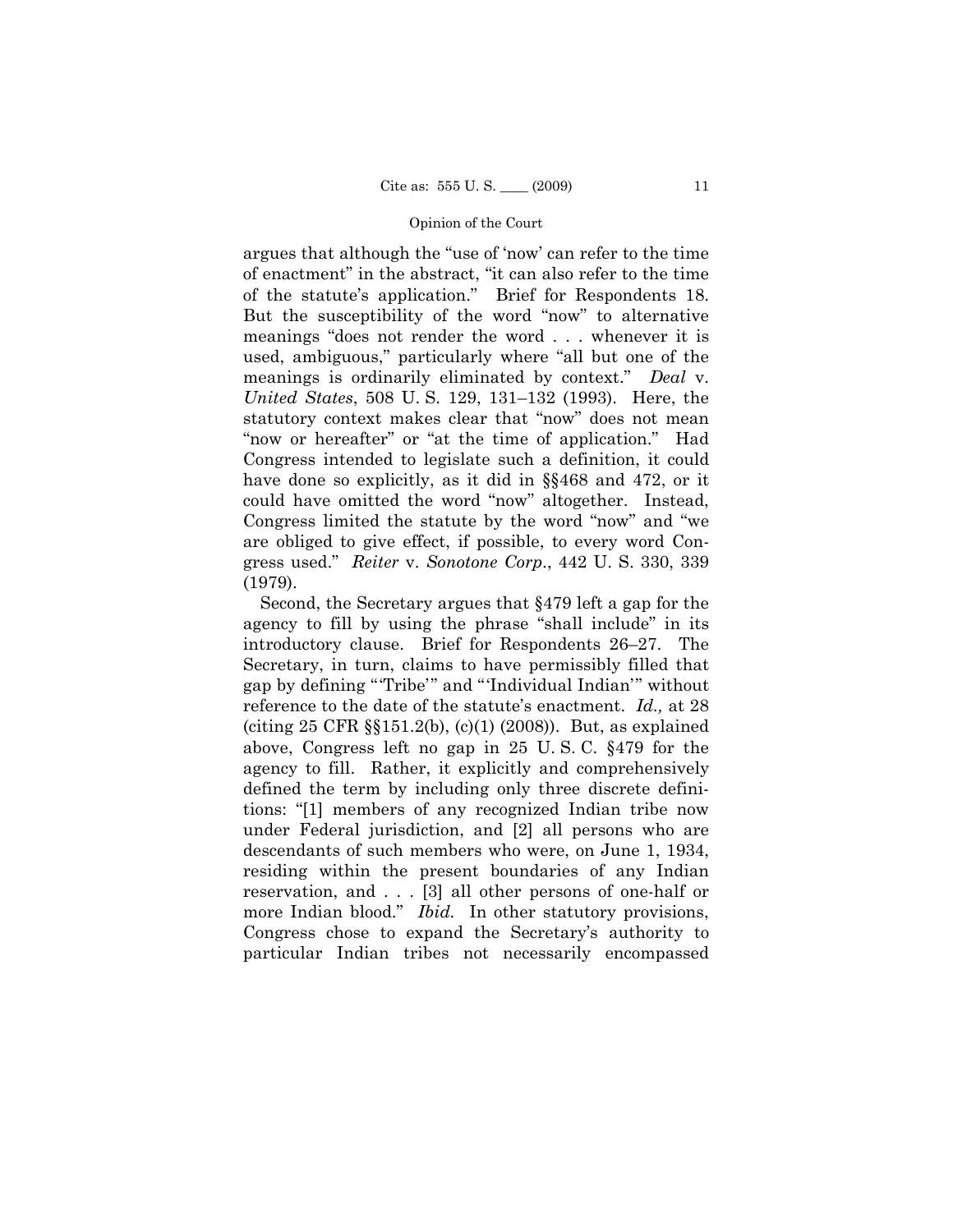## Opinion of the Court

within the definitions of "Indian" set forth in §479.6 Had it understood the word "include" in §479 to encompass tribes other than those satisfying one of the three §479 definitions, Congress would have not needed to enact these additional statutory references to specific Tribes.

The Secretary and his *amici* also go beyond the statutory text to argue that Congress had no policy justification for limiting the Secretary's trust authority to those tribes under federal jurisdiction in 1934, because the IRA was intended to strengthen Indian communities as a whole, regardless of their status in 1934. Petitioners counter that the main purpose of §465 was to reverse the loss of lands that Indians sustained under the General Allotment Act, see *Atkinson Trading Co.* v. *Shirley*, 532 U. S. 645, 650, n.1 (2001), so the statute was limited to tribes under federal jurisdiction at that time because they were the tribes who lost their lands. We need not consider these competing policy views, because Congress' use of the word "now" in §479 speaks for itself and "courts must presume that a legislature says in a statute what it means and means in a statute what it says there." *Connecticut Nat. Bank* v. *Germain*, 503 U. S. 249, 253–254 (1992).7

<sup>6</sup>See, *e.g.*, 25 U. S. C. §473a ("Sections . . . 465 . . . and 479 of this title shall after May 1, 1936, apply to the Territory of Alaska"); §1041e(a) ("The [Shawnee] Tribe shall be eligible to have land acquired in trust for its benefit pursuant to section 465 of this title  $\ldots$ "); §1300b–14(a) ("[Sections 465 and 479 of this title are] hereby made applicable to the [Texas] Band [of Kickapoo Indians] . . ."); §1300g–2(a) ("[Sections 465 and 479] shall apply to the members of the [Ysleta Del Ser Pueblo] tribe, the tribe, and the reservation").<br><sup>7</sup>Because we conclude that the language of §465 unambiguously pre-

cludes the Secretary's action with respect to the parcel of land at issue in this case, we do not address petitioners' alternative argument that the Rhode Island Indian Claims Settlement Act, 92 Stat. 813, 25 U. S. C. §1701 *et seq.*, precludes the Secretary from exercising his authority under §465.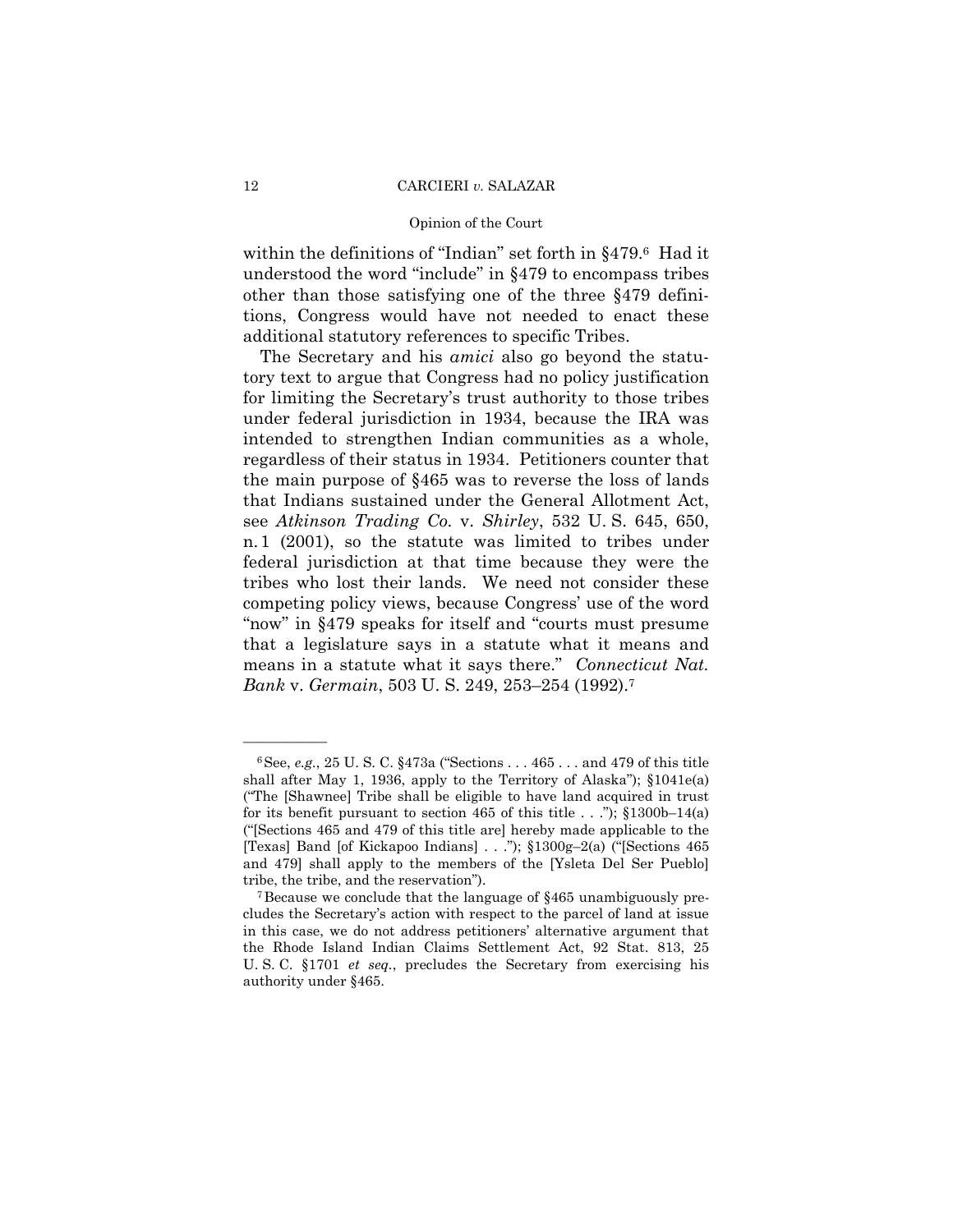## III

The Secretary and his supporting *amici* also offer two alternative arguments that rely on statutory provisions other than the definition of "Indian" in §479 to support the Secretary's decision to take this parcel into trust for the Narragansett Tribe. We reject both arguments.

First, the Secretary and several *amici* argue that the definition of "Indian" in §479 is rendered irrelevant by the broader definition of "tribe" in §479 and by the fact that the statute authorizes the Secretary to take title to lands "in the name of the United States in trust for the *Indian tribe* or individual Indian for which the land is acquired." §465 (emphasis added); Brief for Respondents 12–14. But the definition of "tribe" in §479 itself refers to "any *Indian*  tribe" (emphasis added), and therefore is limited by the temporal restrictions that apply to §479's definition of "Indian." See §479 ("The term 'tribe' wherever used in this Act shall be construed to refer to any *Indian* tribe, organized band, pueblo, or the Indians residing on one reservation" (emphasis added)). And, although §465 authorizes the United States to take land in trust for an Indian tribe, §465 limits the Secretary's exercise of that authority "for the purpose of providing land for Indians." There simply is no legitimate way to circumvent the definition of "Indian" in delineating the Secretary's authority under §§ 465 and 479. 8

<sup>8</sup>For this reason, we disagree with the argument made by JUSTICE STEVENS that the term "Indians" in §465 has a different meaning than the definition of "Indian" provided in §479, and that the term's meaning in §465 is controlled by later-enacted regulations governing the Secretary's recognition of tribes like the Narragansetts. See *post*, at 4–6, 9– 11 (dissenting opinion). When Congress has enacted a definition with "detailed and unyielding provisions," as it has in §479, this Court must give effect to that definition even when " 'it could be argued that the line should have been drawn at a different point.'" *INS* v. *Hector*, 479 U. S. 85, 88–89 (1986) *(per curium)* (quoting *Fiallo* v. *Bell*, 430 U. S. 787, 798 (1977)).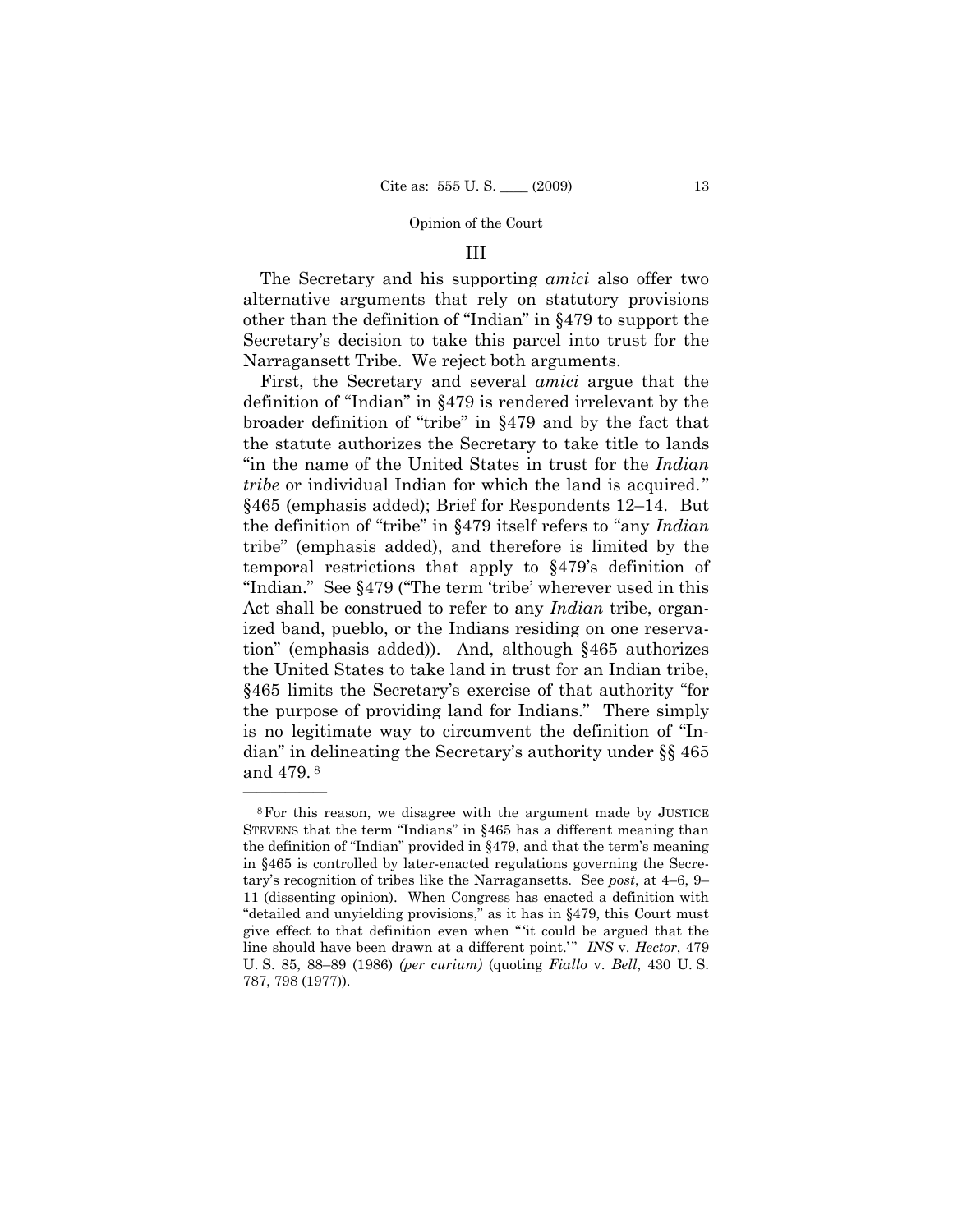### Opinion of the Court

Second, *amicus* National Congress of American Indians (NCAI) argues that 25 U. S. C. §2202, which was enacted as part of the Indian Land Consolidation Act (ILCA), Title II, 96 Stat. 2517, overcomes the limitations set forth in §479 and, in turn, authorizes the Secretary's action. Section 2202 provides:

"The provisions of section 465 of this title shall apply to all tribes notwithstanding the provisions of section 478 of this title: *Provided*, That nothing in this section is intended to supersede any other provision of Federal law which authorizes, prohibits, or restricts the acquisition of land for Indians with respect to any specific tribe, reservation, or state(s)." (Alteration in original.)

NCAI argues that the "ILCA independently grants authority under Section 465 for the Secretary to execute the challenged trust acquisition." NCAI Brief 8. We do not agree.

The plain language of §2202 does not expand the power set forth in §465, which requires that the Secretary take land into trust only "for the purpose of providing land for Indians." Nor does §2202 alter the definition of "Indian" in §479, which is limited to members of tribes that were under federal jurisdiction in 1934.9 See *supra*, at 7–12. Rather, §2202 by its terms simply ensures that tribes may benefit from §465 even if they opted out of the IRA pursuant to §478, which allowed tribal members to reject the application of the IRA to their tribe. §478 ("This Act shall

<sup>9</sup>NCAI notes that the ILCA's definition of "tribe" "means any Indian tribe, band, group, pueblo, or community for which, or for the members of which, the United States holds lands in trust." §2201. But §2201 is, by its express terms, applicable only to Chapter 24 of Title 25 of the United States Code. *Ibid.* The IRA is codified in Chapter 14 of Title 25. See §465. Section 2201, therefore, does not itself alter the authority granted to the Secretary by §465.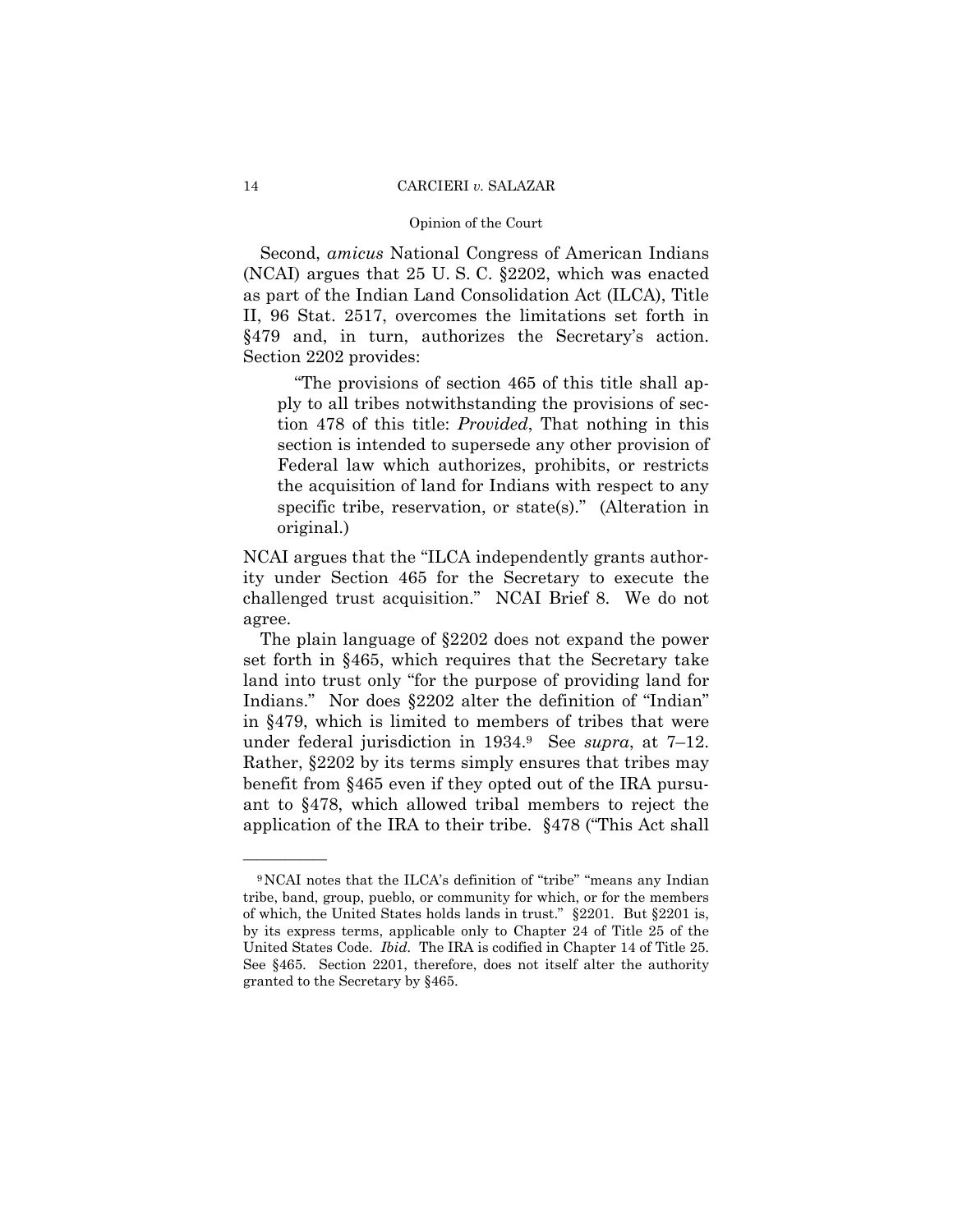not apply to any reservation wherein a majority of the adult Indians . . . shall vote against its application"). As a result, there is no conflict between §2202 and the limitation on the Secretary's authority to take lands contained in §465. Rather, §2202 provides additional protections to those who satisfied the definition of "Indian" in §479 at the time of the statute's enactment, but opted out of the IRA shortly thereafter.

NCAI's reading of §2202 also would nullify the plain meaning of the definition of "Indian" set forth in §479 and incorporated into §465. Consistent with our obligation to give effect to every provision of the statute, *Reiter*, 442 U. S., at 339, we will not assume that Congress repealed the plain and unambiguous restrictions on the Secretary's exercise of trust authority in §§465 and 479 when it enacted §2202. "We have repeatedly stated . . . that absent 'a clearly expressed congressional intention,' . . . [a]n implied repeal will only be found where provisions in two statutes are in 'irreconcilable conflict,' or where the latter Act covers the whole subject of the earlier one and 'is clearly intended as a substitute.'" *Branch* v. *Smith*, 538 U. S. 254, 273 (2003) (plurality opinion) (quoting *Morton* v. *Mancari*, 417 U. S. 535, 551 (1974), and *Posadas* v. *National City Bank*, 296 U. S. 497, 503 (1936)).

## IV

We hold that the term "now under Federal jurisdiction" in §479 unambiguously refers to those tribes that were under the federal jurisdiction of the United States when the IRA was enacted in 1934. None of the parties or *amici*, including the Narragansett Tribe itself, has argued that the Tribe was under federal jurisdiction in 1934. And the evidence in the record is to the contrary. 48 Fed. Reg. 6177. Moreover, the petition for writ of certiorari filed in this case specifically represented that ''[i]n 1934, the Narragansett Indian Tribe . . . was neither federally rec-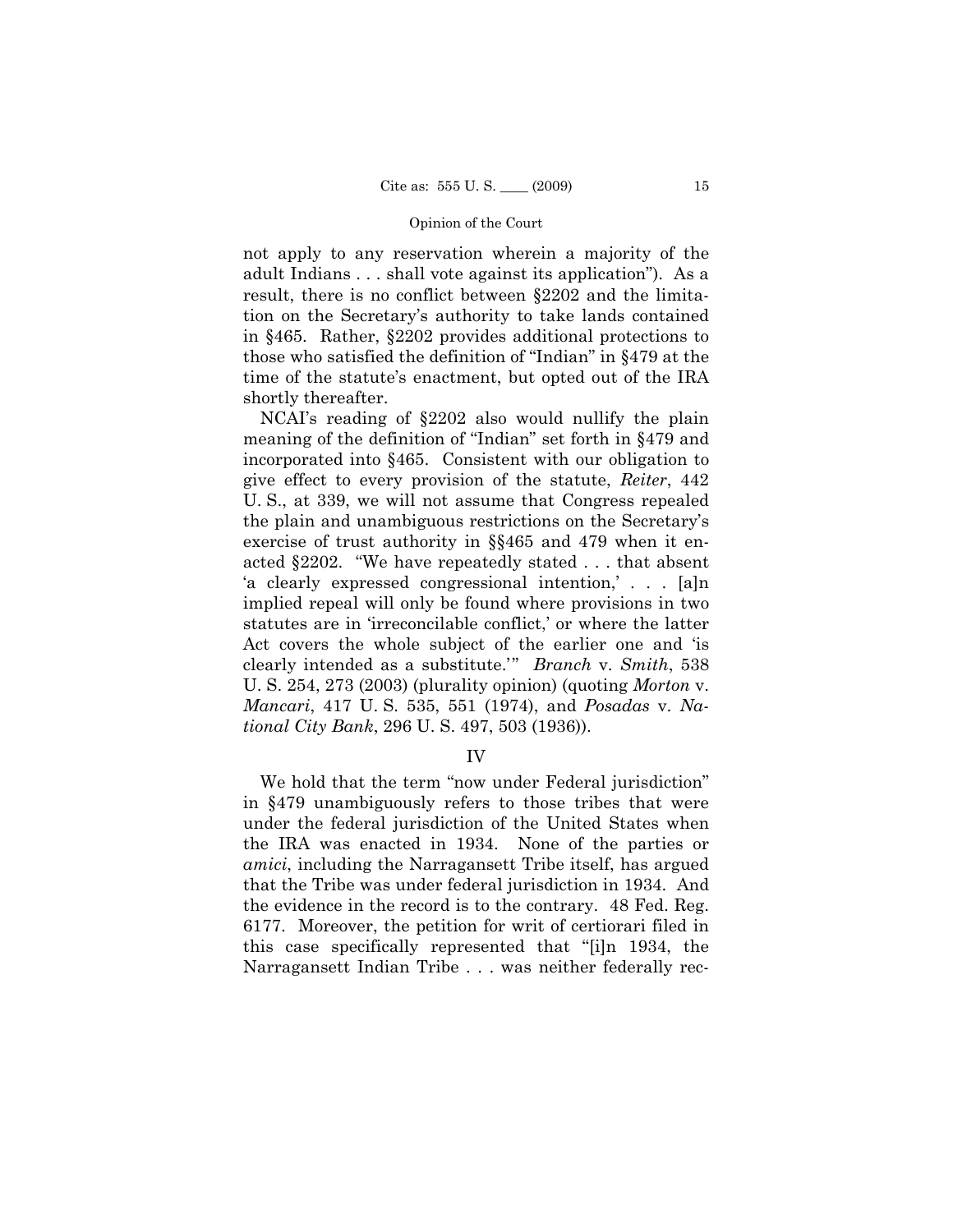## Opinion of the Court

ognized nor under the jurisdiction of the federal government.'' Pet. for Cert. 6. The respondents' brief in opposition declined to contest this assertion. See Brief in Opposition 2–7. Under our rules, that alone is reason to accept this as fact for purposes of our decision in this case. See this Court's Rule 15.2. We therefore reverse the judgment of the Court of Appeals.

*It is so ordered.*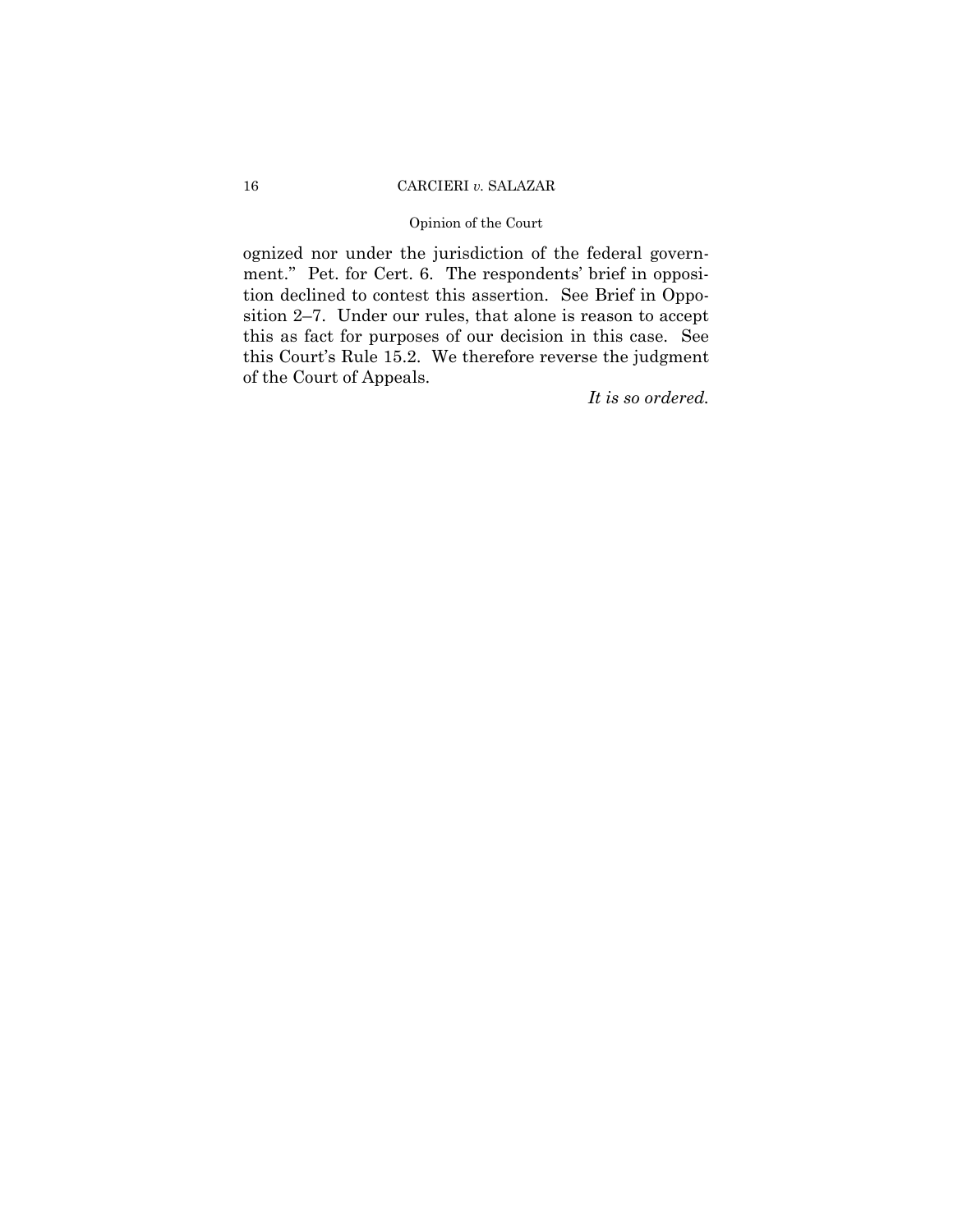BREYER, J., concurring

## $\frac{1}{2}$  ,  $\frac{1}{2}$  ,  $\frac{1}{2}$  ,  $\frac{1}{2}$  ,  $\frac{1}{2}$  ,  $\frac{1}{2}$  ,  $\frac{1}{2}$ **SUPREME COURT OF THE UNITED STATES**

## $\frac{1}{2}$  ,  $\frac{1}{2}$  ,  $\frac{1}{2}$  ,  $\frac{1}{2}$  ,  $\frac{1}{2}$  ,  $\frac{1}{2}$ No. 07–526

# DONALD L. CARCIERI, GOVERNOR OF RHODE ISLAND, ET AL., PETITIONERS *v.* KEN L. SALAZAR, SECRETARY OF THE INTERIOR, ET AL.

## ON WRIT OF CERTIORARI TO THE UNITED STATES COURT OF APPEALS FOR THE FIRST CIRCUIT

## [February 24, 2009]

## JUSTICE BREYER, concurring.

I join the Court's opinion with three qualifications. *First*, I cannot say that the statute's language by itself is determinative. Linguistically speaking, the word "now" in the phrase "now under Federal jurisdiction," 25 U. S. C. §479, may refer to a tribe's jurisdictional status as of 1934. But one could also read it to refer to the time the Secretary of the Interior exercises his authority to take land "for Indians." §465. Compare *Montana* v. *Kennedy*, 366 U. S. 308, 311–312 (1961) ("now" refers to time of statutory enactment), with *Difford* v. *Secretary of HHS*, 910 F. 2d 1316, 1320 (CA6 1990) ("now" refers to time of exercise of delegated authority); *In re Lusk's Estate*, 336 Pa. 465, 467–468, 9 A. 2d 363, 365 (1939) (property "now" owned refers to property owned when a will becomes operative). I also concede that the Court owes the Interior Department the kind of interpretive respect that reflects an agency's greater knowledge of the circumstances in which a statute was enacted, cf. *Skidmore* v. *Swift & Co.*, 323 U. S. 134 (1944). Yet because the Department then favored the Court's present interpretation, see *infra*, at 2, that respect cannot help the Department here.

Neither can *Chevron U. S. A. Inc.* v. *Natural Resources*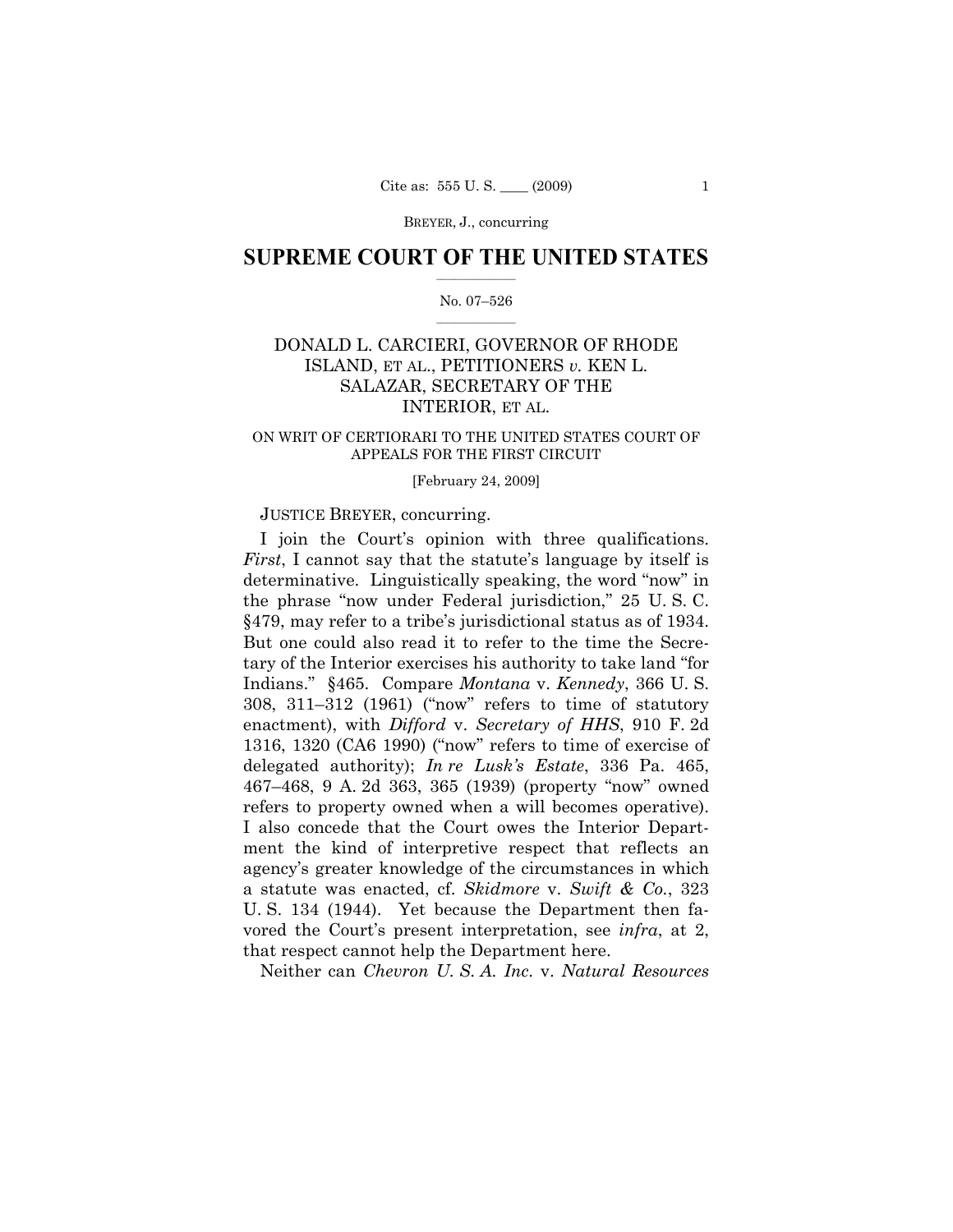## BREYER, J., concurring

*Defense Council, Inc.*, 467 U. S. 837 (1984), help the Department. The scope of the word "now" raises an interpretive question of considerable importance; the provision's legislative history makes clear that Congress focused directly upon that language, believing it definitively resolved a specific underlying difficulty; and nothing in that history indicates that Congress believed departmental expertise should subsequently play a role in fixing the temporal reference of the word "now." These circumstances indicate that Congress did not intend to delegate interpretive authority to the Department. Consequently, its interpretation is not entitled to *Chevron* deference, despite linguistic ambiguity. See *United States* v. *Mead Corp.*, 533 U. S. 218, 227, 229–230 (2001).

*Second*, I am persuaded that "now" means "in 1934" not only for the reasons the Court gives but also because an examination of the provision's legislative history convinces me that Congress so intended. As I read that history, it shows that Congress expected the phrase would make clear that the Secretary could employ §465's power to take land into trust in favor only of those tribes in respect to which the Federal Government already had the kinds of obligations that the words "under Federal jurisdiction" imply. See Hearings on S. 2755 et al.: A Bill to Grant to Indians Living Under Federal Tutelage the Freedom to Organize for Purposes of Local Self-Government and Economic Enterprise, before the Senate Committee on Indian Affairs, 73d Cong., 2d Sess., pt. 2, pp. 263–266 (1934). Indeed, the very Department official who suggested the phrase to Congress during the relevant legislative hearings subsequently explained its meaning in terms that the Court now adopts. See Letter from John Collier, Commissioner, to Superintendents (Mar. 7, 1936), Lodging of Respondents (explaining that §479 included "persons of Indian descent who are members of any recognized tribe that was under Federal jurisdiction at the date of the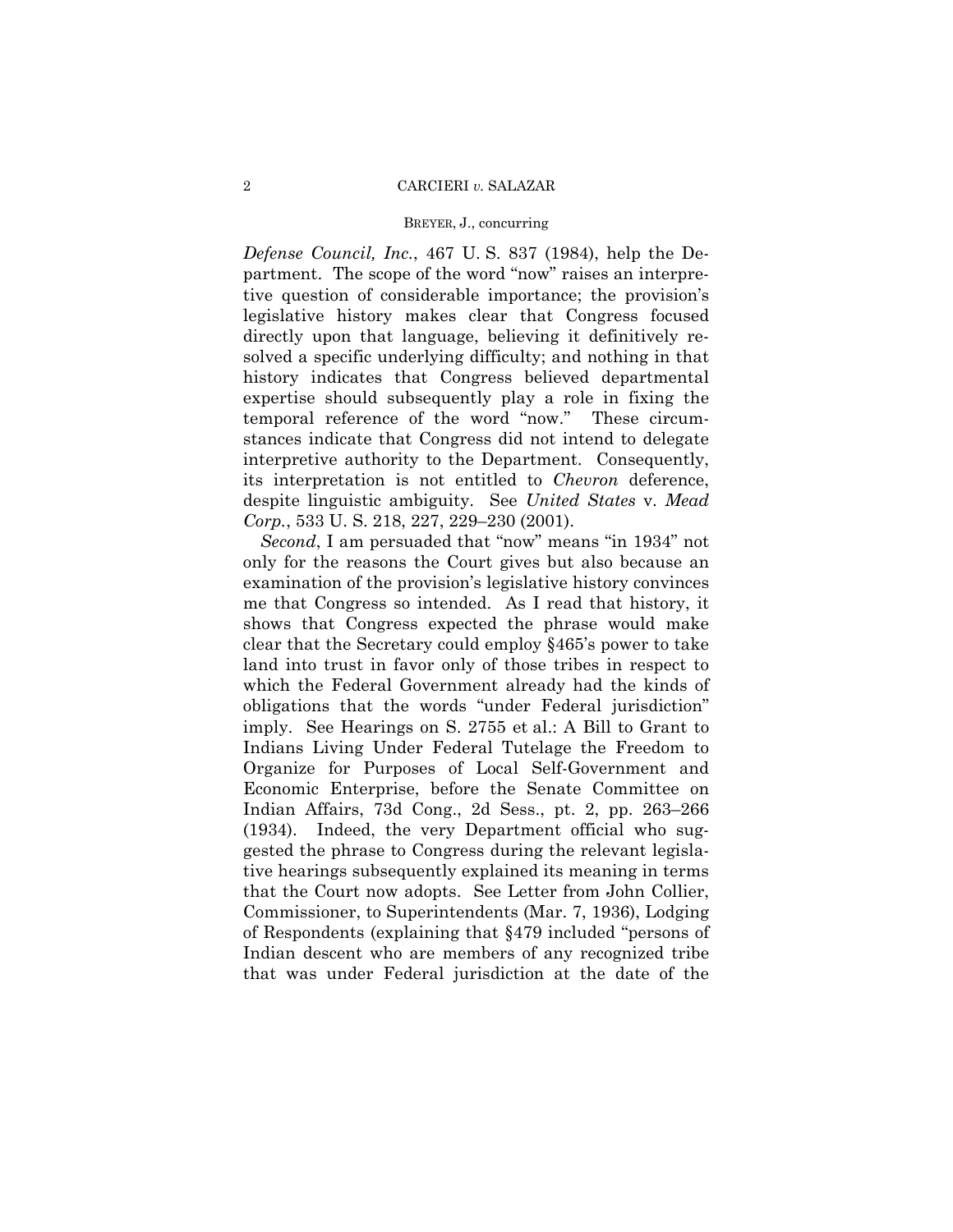## BREYER, J., concurring

Act").

*Third*, an interpretation that reads "now" as meaning "in 1934" may prove somewhat less restrictive than it at first appears. That is because a tribe may have been "under Federal jurisdiction" in 1934 even though the Federal Government did not believe so at the time. We know, for example, that following the Indian Reorganization Act's enactment, the Department compiled a list of 258 tribes covered by the Act; and we also know that it wrongly left certain tribes off the list. See Brief for Law Professors Specializing in Federal Indian Law as *Amicus Curiae* 22–24; Quinn, Federal Acknowledgment of American Indian Tribes: The Historical Development of a Legal Concept, 34 Am. J. Legal Hist. 331, 356–359 (1990). The Department later recognized some of those tribes on grounds that showed that it should have recognized them in 1934 even though it did not. And the Department has sometimes considered that circumstance sufficient to show that a tribe was "under Federal jurisdiction" in 1934 even though the Department did not know it at the time.

The statute, after all, imposes no time limit upon recognition. See §479 ("The term 'Indian' . . . shall include all persons of Indian descent who are members of *any recognized* Indian tribe now under Federal jurisdiction . . ." (emphasis added)). And administrative practice suggests that the Department has accepted this possibility. The Department, for example, did not recognize the Stillaguamish Tribe until 1976, but its reasons for recognition in 1976 included the fact that the Tribe had maintained treaty rights against the United States since 1855. Consequently, the Department concluded that land could be taken into trust for the Tribe. See Memorandum from Associate Solicitor, Indian Affairs to Assistant Secretary, Indian Affairs, Request for Reconsideration of Decision Not to Take Land in Trust for the Stillaguamish Tribe (Oct. 1, 1980), Lodging of Respondents 6–7. Similarly, in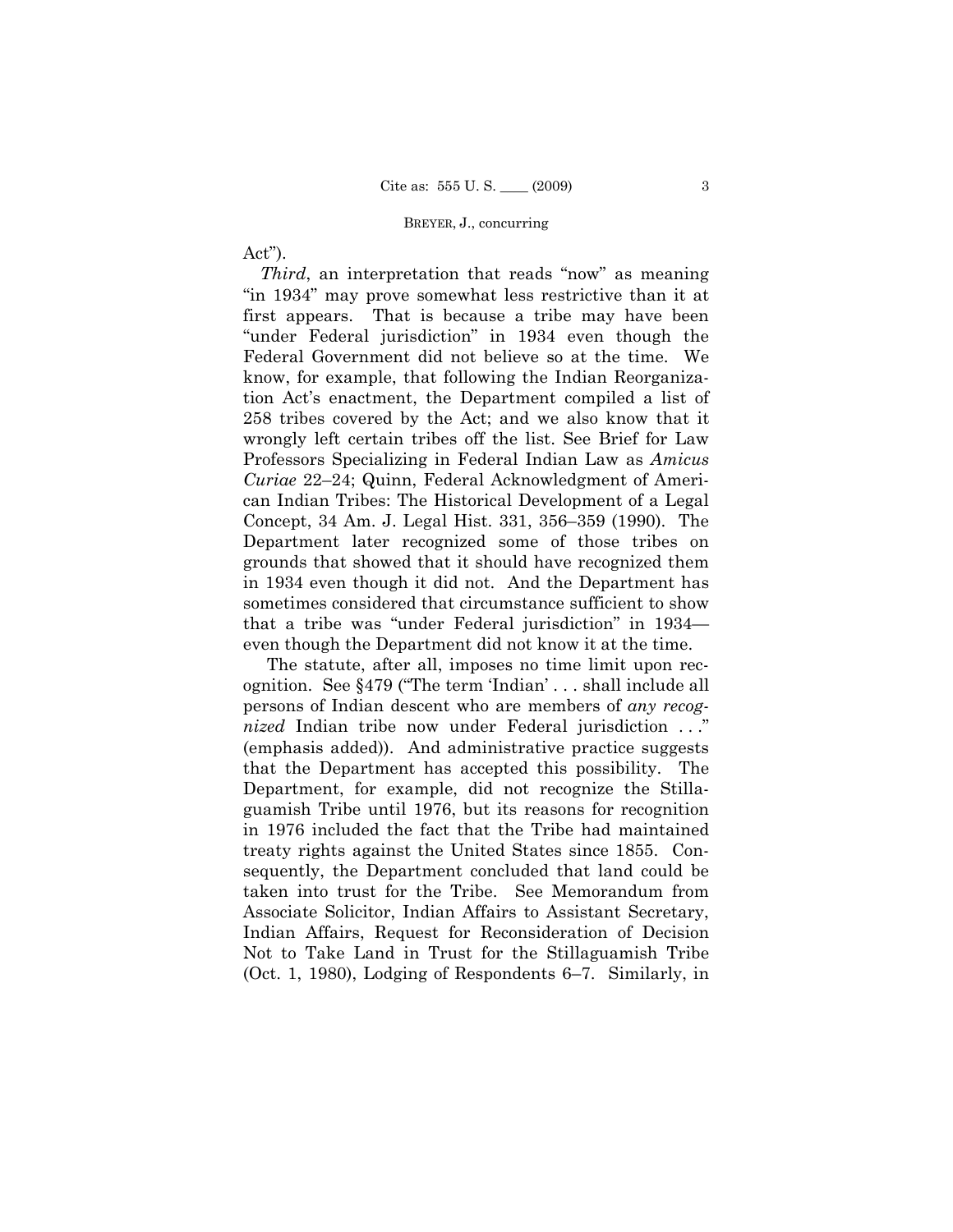### BREYER, J., concurring

1934 the Department thought that the Grand Traverse Band of Ottawa and Chippewa Indians had long since been dissolved. *Grand Traverse Band of Ottawa & Chippewa Indians* v. *Office of U. S. Attorney for Western Dist. of Mich.*, 369 F. 3d 960, 961, and n. 2 (CA6 2004). But later the Department recognized the Tribe, considering it to have existed continuously since 1675. 45 Fed. Reg. 19321 (1980). Further, the Department in the 1930's thought that an anthropological study showed that the Mole Lake Tribe no longer existed. But the Department later decided that the study was wrong, and it then recognized the Tribe. See Memorandum from the Solicitor to the Commissioner of Indian Affairs 2758, 2762–2763 (Feb. 8, 1937) (recognizing the Mole Lake Indians as a separate tribe).

 In my view, this possibility—that later recognition reflects earlier "Federal jurisdiction"—explains some of the instances of early Department administrative practice to which JUSTICE STEVENS refers. I would explain the other instances to which JUSTICE STEVENS refers as involving the taking of land "for" a tribe with members who fall under that portion of the statute that defines "Indians" to include "persons of one-half or more Indian blood," §479. See 1 Dept. of Interior, Opinions of the Solicitor Relating to Indian Affairs, 1917–1974, pp. 706–707 (Shoshone Indians), 724–725 (St. Croix Chippewas), 747–748 (Nahma and Beaver Indians) (1979).

 Neither the Narragansett Tribe nor the Secretary has argued that the Tribe was under federal jurisdiction in 1934. Nor have they claimed that any member of the Narragansett Tribe satisfies the "one-half or more Indian blood" requirement. And I have found nothing in the briefs that suggests the Narragansett Tribe could prevail on either theory. Each of the administrative decisions just discussed involved post-1934 recognition on grounds that implied a 1934 relationship between the tribe and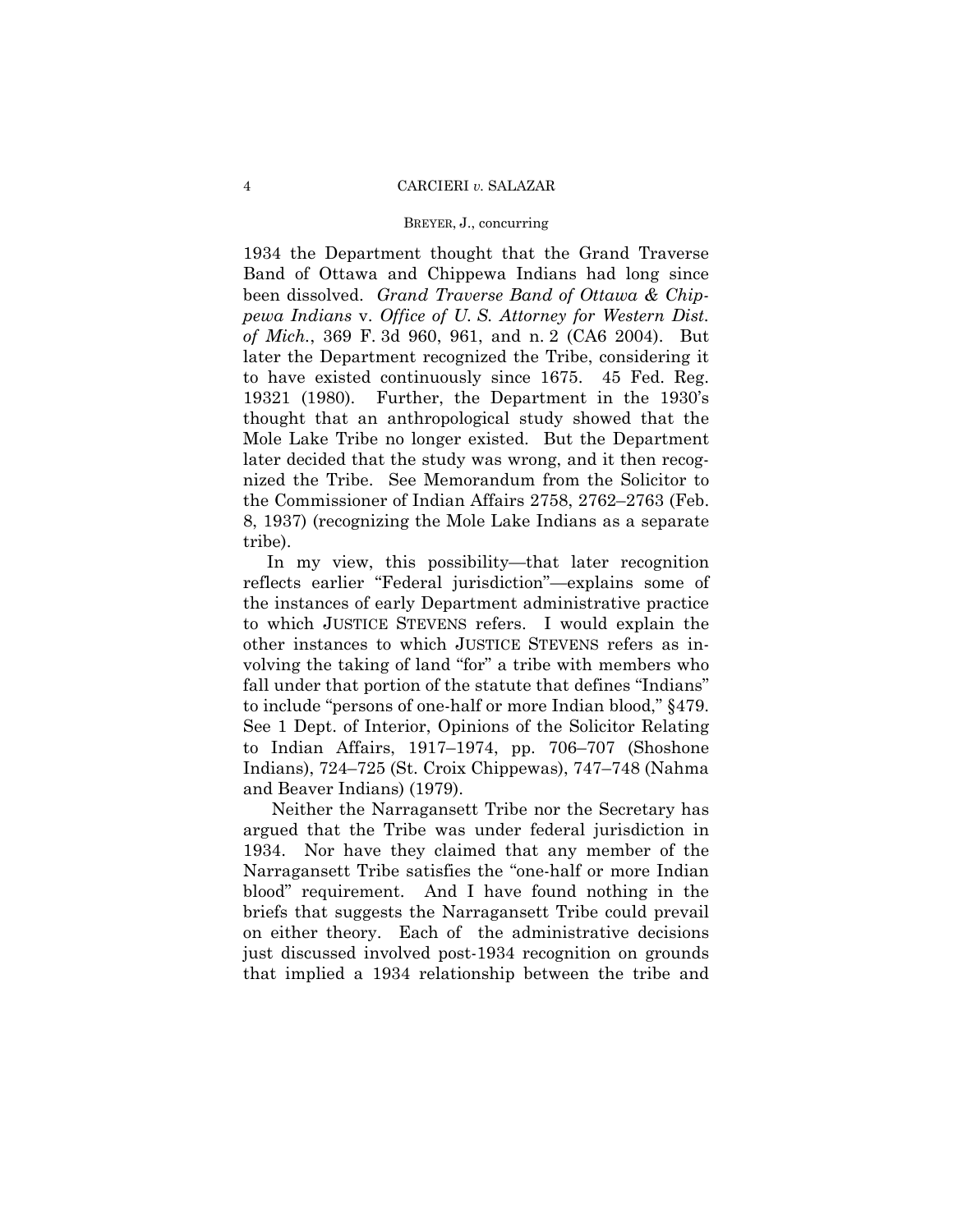## BREYER, J., concurring

Federal Government that could be described as jurisdictional, for example, a treaty with the United States (in effect in 1934), a (pre-1934) congressional appropriation, or enrollment (as of 1934) with the Indian Office. I can find no similar indication of 1934 federal jurisdiction here. Instead, both the State and Federal Government considered the Narragansett Tribe as under *state,* but not under *federal,* jurisdiction in 1934. And until the 1970's there was "little Federal contact with the Narragansetts as a group." Memorandum from Deputy Assistant Secretary— Indian Affairs (Operations) to Assistant Scretary—Indian Affairs, Recommendation and Summary of Evidence for Proposed Finding for Federal Acknowledgment of Narragansett Indian Tribe of Rhode Island Pursuant to 25 CFR 83, p. 8 (July 29, 1982). Because I see no realistic possibility that the Narragansett Tribe could prevail on the basis of a theory alternative to the theories argued here, I would not remand this case.

With the qualifications here expressed, I join the Court's opinion and its judgment.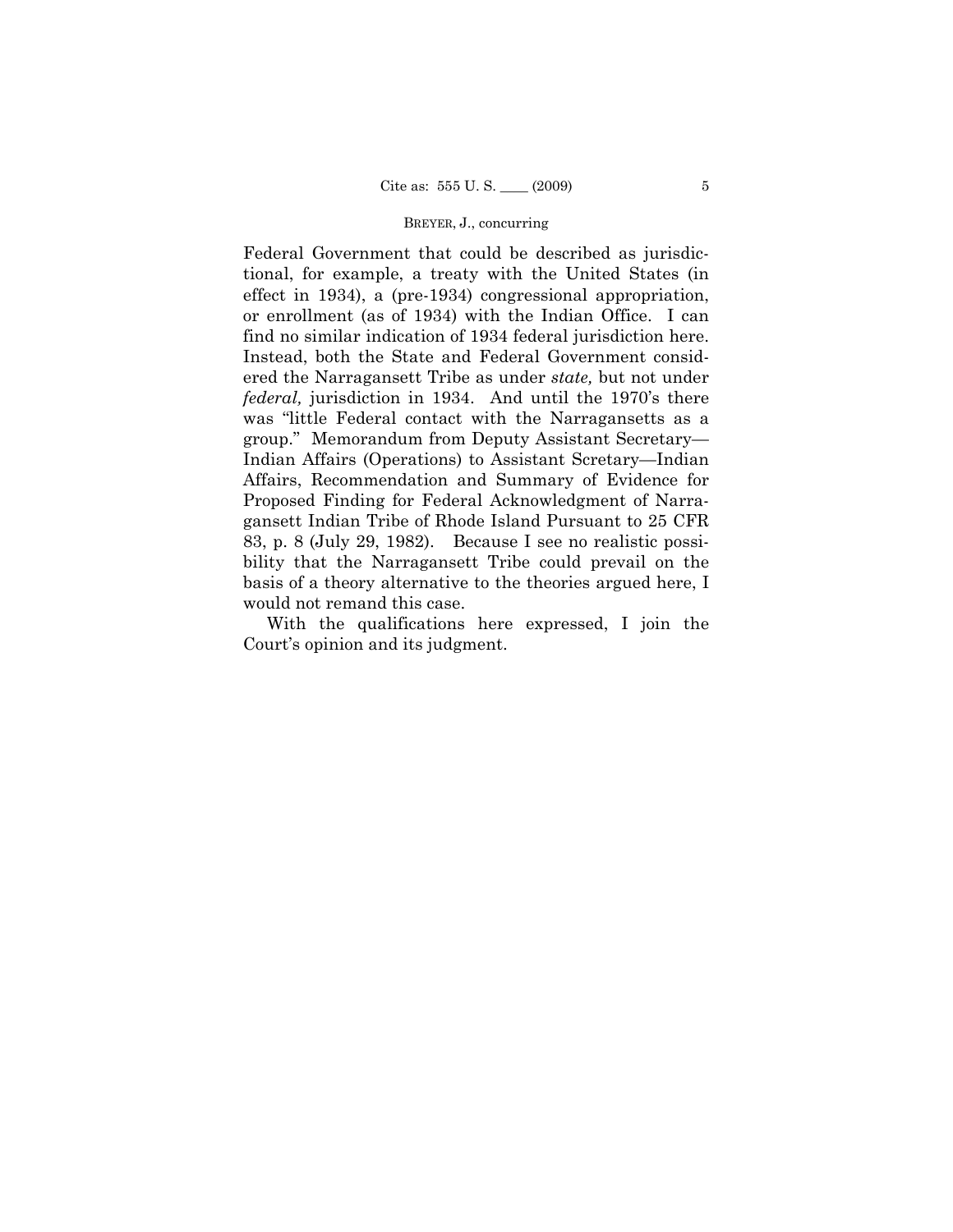Opinion of SOUTER, J.

## $\frac{1}{2}$  ,  $\frac{1}{2}$  ,  $\frac{1}{2}$  ,  $\frac{1}{2}$  ,  $\frac{1}{2}$  ,  $\frac{1}{2}$  ,  $\frac{1}{2}$ **SUPREME COURT OF THE UNITED STATES**

## $\frac{1}{2}$  ,  $\frac{1}{2}$  ,  $\frac{1}{2}$  ,  $\frac{1}{2}$  ,  $\frac{1}{2}$  ,  $\frac{1}{2}$ No. 07–526

# DONALD L. CARCIERI, GOVERNOR OF RHODE ISLAND, ET AL., PETITIONERS *v.* KEN L. SALAZAR, SECRETARY OF THE INTERIOR, ET AL.

## ON WRIT OF CERTIORARI TO THE UNITED STATES COURT OF APPEALS FOR THE FIRST CIRCUIT

## [February 24, 2009]

JUSTICE SOUTER, with whom JUSTICE GINSBURG joins, concurring in part and dissenting in part.

Save as to one point, I agree with JUSTICE BREYER's concurring opinion, which in turn concurs with the opinion of the Court, subject to the three qualifications JUSTICE BREYER explains. I have, however, a further reservation that puts me in the dissenting column.

The disposition of the case turns on the construction of the language from 25 U. S. C. §479, "any recognized Indian tribe now under Federal jurisdiction." Nothing in the majority opinion forecloses the possibility that the two concepts, recognition and jurisdiction, may be given separate content. As JUSTICE BREYER makes clear in his concurrence, the statute imposes no time limit upon recognition, and in the past, the Department of the Interior has stated that the fact that the United States Government was ignorant of a tribe in 1934 does not preclude that tribe from having been under federal jurisdiction at that time. See Memorandum from Associate Solicitor, Indian Affairs, to Assistant Secretary, Indian Affairs, Request for Reconsideration of Decision Not to Take Land in Trust for the Stillaguamish Tribe (Oct. 1, 1980), Lodging of Respondents 7. And giving each phrase its own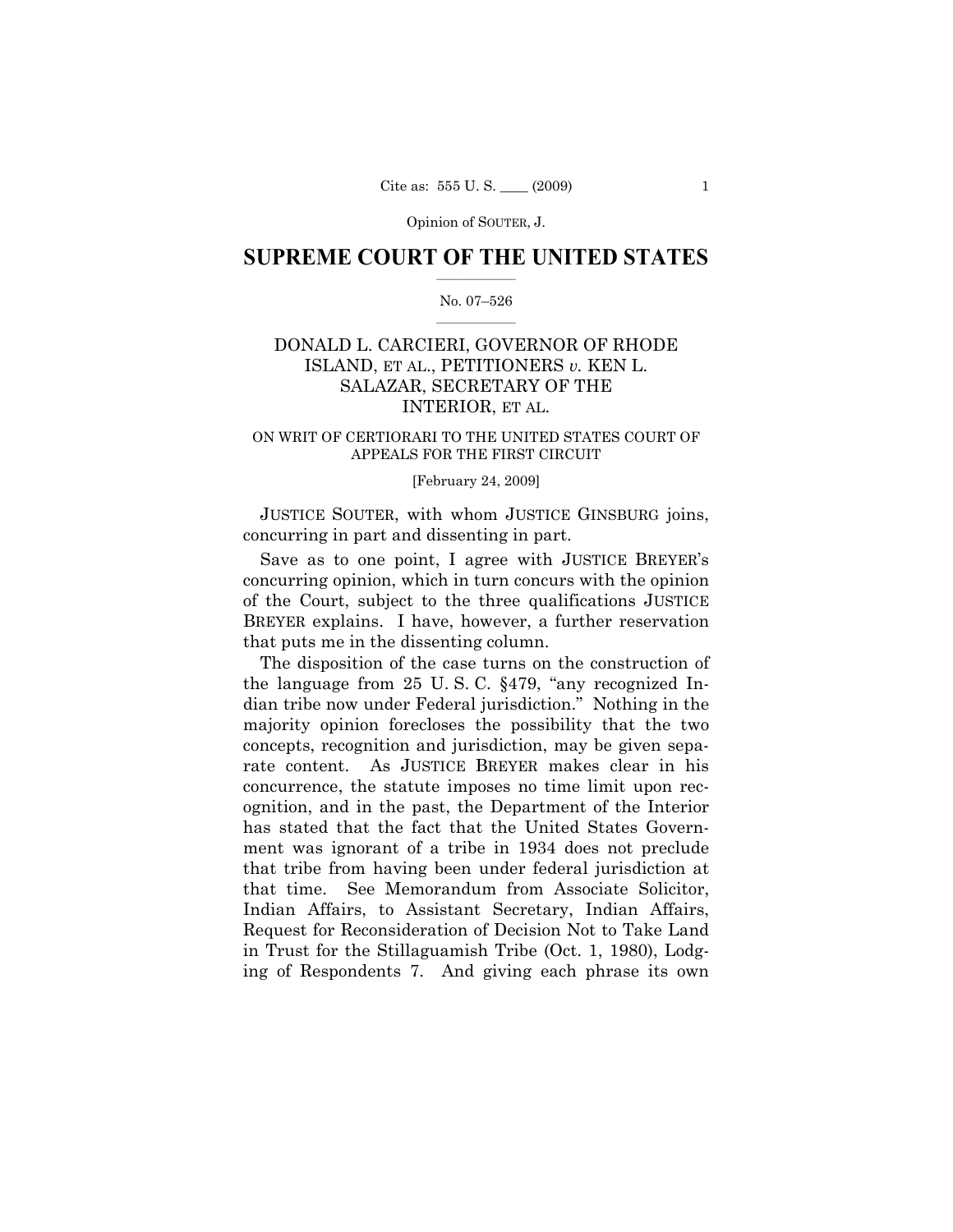#### Opinion of SOUTER, J.

meaning would be consistent with established principles of statutory interpretation.

During oral argument, however, respondents explained that the Secretary's more recent interpretation of this statutory language had "understood recognition and under Federal jurisdiction at least with respect to tribes to be one and the same." Tr. of Oral Arg. 42. Given the Secretary's position, it is not surprising that neither he nor the Tribe raised a claim that the Tribe was under federal jurisdiction in 1934: they simply failed to address an issue that no party understood to be present. The error was shared equally all around, and there is no equitable demand that one side be penalized when both sides nodded.

I can agree with JUSTICE BREYER that the current record raises no particular reason to expect that the Tribe might be shown to have been under federal jurisdiction in 1934, but I would not stop there. The very notion of jurisdiction as a distinct statutory condition was ignored in this litigation, and I know of no body of precedent or history of practice giving content to the condition sufficient for gauging the Tribe's chances of satisfying it. So I see no reason to deny the Secretary and the Narragansett Tribe an opportunity to advocate a construction of the "jurisdiction" phrase that might favor their position here.

I would therefore reverse and remand with opportunity for respondents to pursue a "jurisdiction" claim and respectfully dissent from the Court's straight reversal.\*

<sup>\*</sup>Depending on the outcome of proceedings on remand, it might be necessary to address the second potential issue in this case, going to the significance of the Rhode Island Indian Claims Settlement Act, 25 U. S. C. §1701 *et seq.* There is no utility in confronting it now.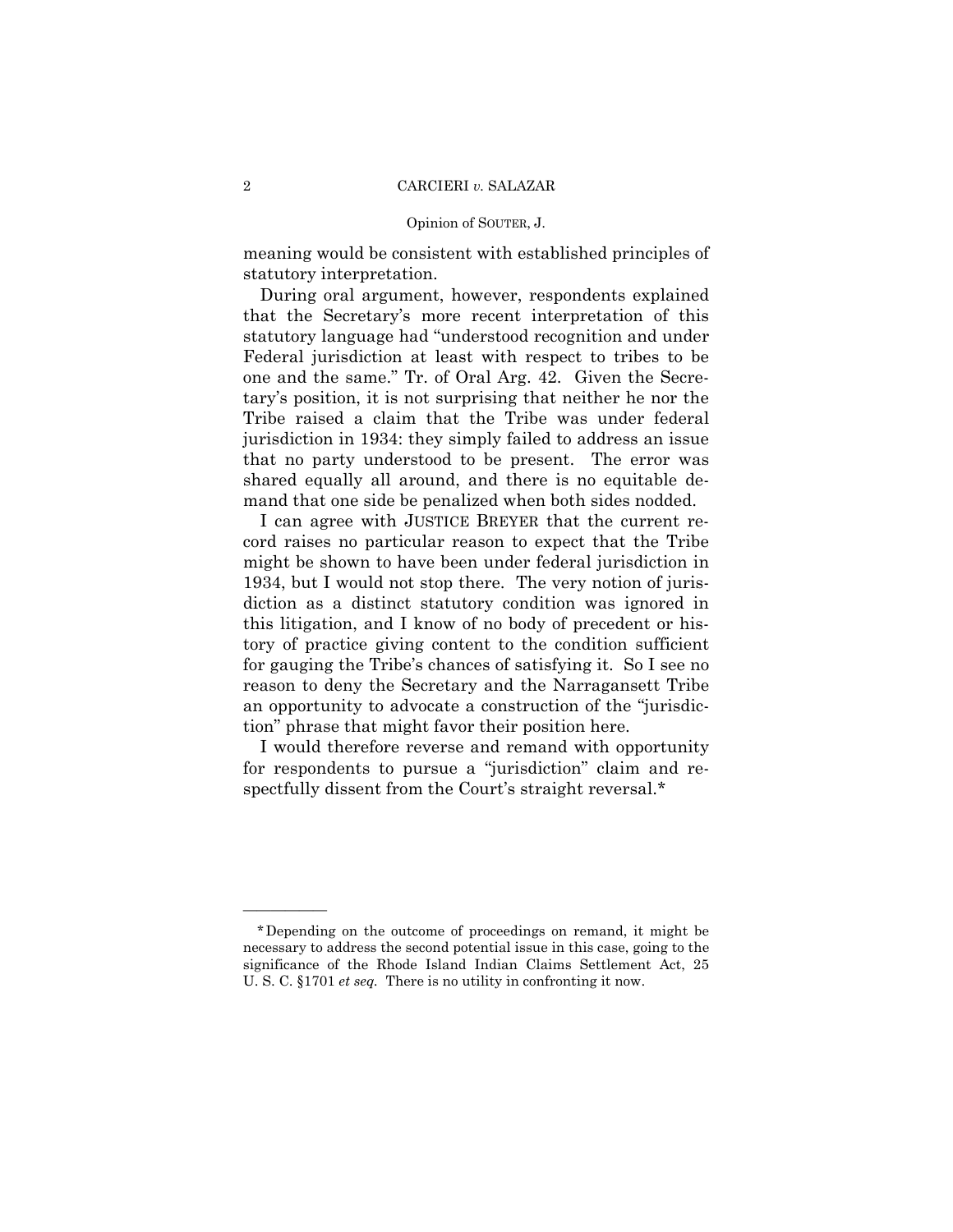## $\frac{1}{2}$  ,  $\frac{1}{2}$  ,  $\frac{1}{2}$  ,  $\frac{1}{2}$  ,  $\frac{1}{2}$  ,  $\frac{1}{2}$  ,  $\frac{1}{2}$ **SUPREME COURT OF THE UNITED STATES**

## $\frac{1}{2}$  ,  $\frac{1}{2}$  ,  $\frac{1}{2}$  ,  $\frac{1}{2}$  ,  $\frac{1}{2}$  ,  $\frac{1}{2}$ No. 07–526

# DONALD L. CARCIERI, GOVERNOR OF RHODE ISLAND, ET AL., PETITIONERS *v.* KEN L. SALAZAR, SECRETARY OF THE INTERIOR, ET AL.

## ON WRIT OF CERTIORARI TO THE UNITED STATES COURT OF APPEALS FOR THE FIRST CIRCUIT

## [February 24, 2009]

## JUSTICE STEVENS, dissenting.

——————

Congress has used the term "Indian" in the Indian Reorganization Act of 1934 to describe those individuals who are entitled to special protections and benefits under federal Indian law. The Act specifies that benefits shall be available to individuals who qualify as Indian either as a result of blood quantum or as descendants of members of "any recognized Indian tribe now under Federal jurisdiction." 25 U. S. C. §479. In contesting the Secretary of the Interior's acquisition of trust land for the Narragansett Tribe of Rhode Island, the parties have focused on the meaning of "now" in the Act's definition of "Indian." Yet to my mind, whether "now" means 1934 (as the Court holds) or the present time (as respondents would have it) sheds no light on the question whether the Secretary's actions on behalf of the Narragansett were permitted under the statute. The plain text of the Act clearly authorizes the Secretary to take land into trust for Indian tribes as well as individual Indians, and it places no temporal limitation on the definition of "Indian tribe."1 Because the Narra-

<sup>1</sup> In 25 U. S. C. §479, Congress defined both "Indian" and "tribe." Section 479 states, in relevant part: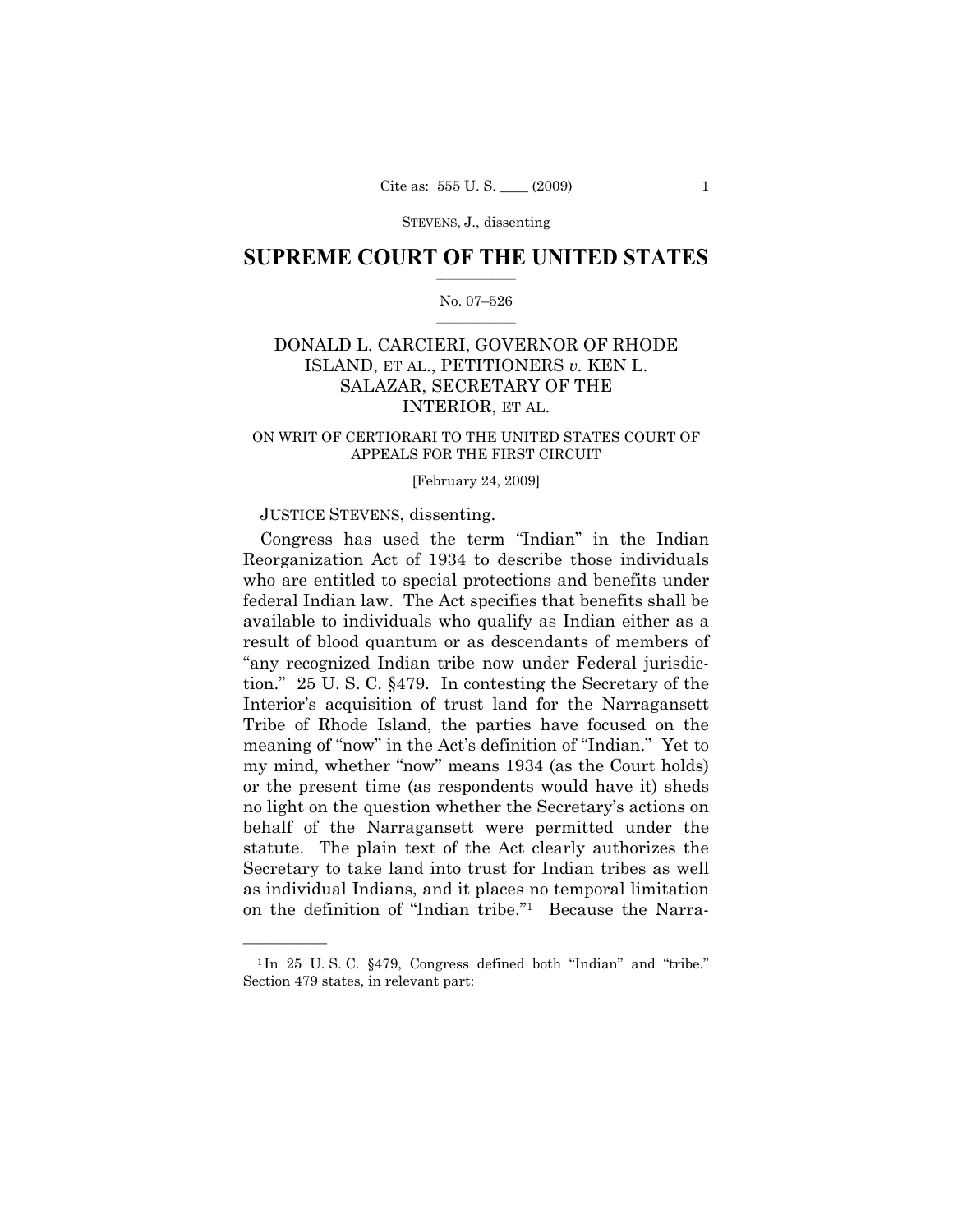gansett Tribe is an Indian tribe within the meaning of the Act, I would affirm the judgment of the Court of Appeals.

I

This case involves a challenge to the Secretary of the Interior's acquisition of a 31-acre parcel of land in Charlestown, Rhode Island, to be held in trust for the Narragansett Tribe.<sup>2</sup> That Tribe has existed as a continuous political entity since the early 17th century. Although it was once one of the most powerful tribes in New England, a series of wars, epidemics, and difficult relations with the State of Rhode Island sharply reduced the Tribe's ancestral landholdings.

Two blows, delivered centuries apart, exacted a particularly high toll on the Tribe. First, in 1675, King Philip's War essentially destroyed the Tribe, forcing it to accept the Crown as sovereign and to submit to the guardianship of the Colony of Rhode Island. Then, in 1880, the State of Rhode Island passed a "detribalization" law that abolished tribal authority, ended the State's guardianship of the

<sup>&</sup>quot;The term 'Indian' as used in this Act shall include all persons of Indian descent who are members of any recognized Indian tribe now under Federal jurisdiction, and all persons who are descendants of such members who were, on June 1, 1934, residing within the present boundaries of any Indian reservation, and shall further include all other persons of one-half or more Indian blood. . . . The term 'tribe' wherever used in this Act shall be construed to refer to any Indian tribe, organized band, pueblo, or the Indians residing on one reservation."

Notably the word "now," which is used to define one of the categories of Indians, does not appear in the definition of "tribe." 2 In 1991, the Narragansett Tribe purchased the 31-acre parcel in fee

simple from a private developer. In 1998, the Bureau of Indian Affairs notified the State of the Secretary's decision to take the land into unreserved trust for the Tribe. The Tribe "acquired [the land] for the express purpose of building much needed low-income Indian Housing via a contract between the Narragansett Indian Wetuomuck Housing Authority (NIWHA) and the Department of Housing and Urban Development (HUD)." App. 46a.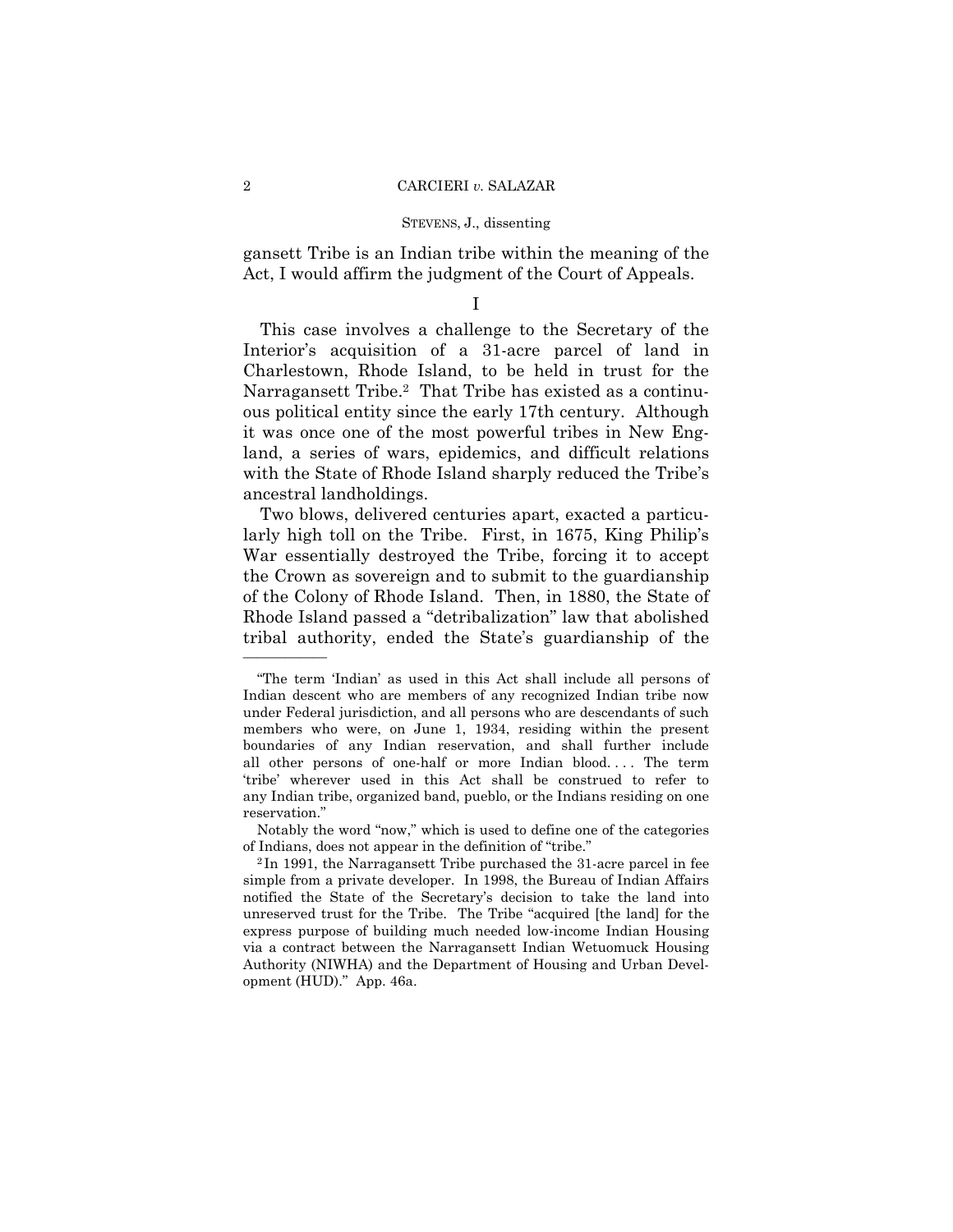Tribe, and attempted to sell all tribal lands. The Narragansett originally assented to detribalization and ceded all but two acres of its ancestral land. In return, the Tribe received \$5,000. See Memorandum from the Deputy Assistant Secretary-Indian Affairs (Operations) to Assistant Secretary-Indian Affairs (Operations) 4 (July 19, 1982) (Recommendation for Acknowledgment).

Recognizing that its consent to detribalization was a mistake, the Tribe embarked on a century-long campaign to recoup its losses.3 Obtaining federal recognition was critical to this effort. The Secretary officially recognized the Narragansett as an Indian tribe in 1983, Final Determination for Federal Acknowledgement of Narragansett Indian Tribe of Rhode Island, 48 Fed. Reg. 6177, and with that recognition the Tribe qualified for the bundle of federal benefits established in the Indian Reorganization Act of 1934 (IRA or Act),4 25 U. S. C. §461 *et seq*. The Tribe's attempt to exercise one of those rights, the ability to petition the Secretary to take land into trust for the Tribe's benefit, is now vigorously contested in this litigation.

——————

The Secretary's trust authority is located in 25 U. S. C.

II

<sup>3</sup> Indeed, this litigation stems in part from the Tribe's suit against (and subsequent settlement with) Rhode Island and private landowners on the ground that the 1880 sale violated the Indian Non-Intercourse Act of June 30, 1834, ch. 161, §12, 4 Stat. 730 (25 U. S. C. §177), which prohibited sales of tribal land without "treaty or convention entered into pursuant to the Constitution." 4The IRA was the cornerstone of the Indian New Deal. "The intent

and purpose of the [IRA] was 'to rehabilitate the Indian's economic life and to give him a chance to develop the initiative destroyed by a century of oppression and paternalism." Mescalero Apache Tribe v. Jones, 411 U. S. 145, 152 (1973) (quoting H. R. Rep. No. 1804, 73d Cong., 2d Sess., 6 (1934)). See generally F. Cohen, Handbook of Federal Indian Law §1.05 (2005) (hereinafter Cohen); G. Taylor, The New Deal and American Indian Tribalism: The Administration of the Indian Reorganization Act, 1934–45 (1980).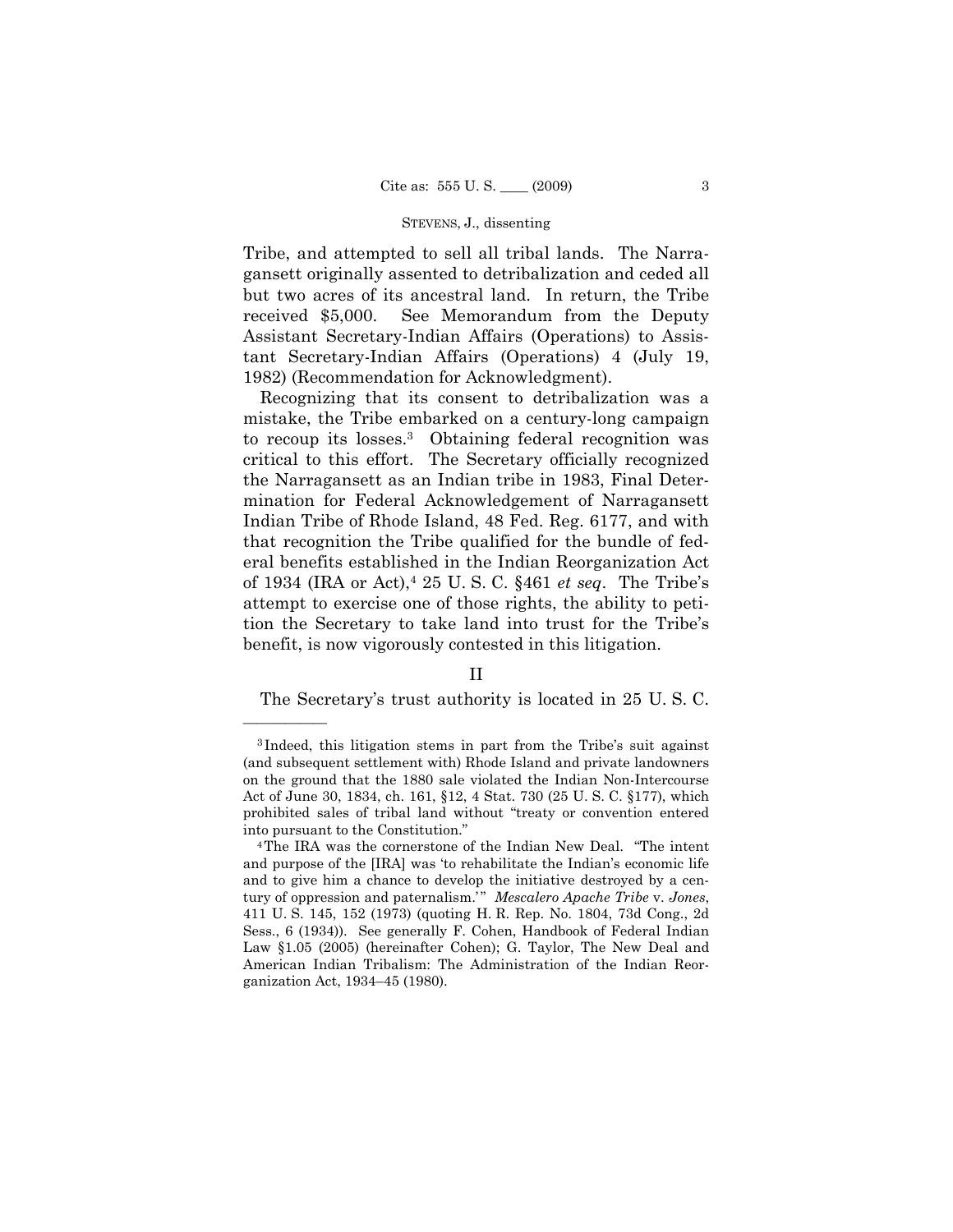### STEVENS, J., dissenting

§465. That provision grants the Secretary power to take "in trust for [an] Indian tribe or individual Indian" "any interest in lands . . . for the purpose of providing land for Indians."5 The Act's language could not be clearer: To effectuate the Act's broad mandate to revitalize tribal development and cultural self-determination, the Secretary can take land into trust for a tribe or he can take land into trust for an individual Indian.

Though Congress outlined the Secretary's trust authority in §465, it specified which entities would be considered "tribes" and which individuals would qualify as "Indian" in §479. An individual Indian, §479 tells us, "shall include all persons of Indian descent who are members of any recognized Indian tribe now under Federal jurisdiction" as well as "all other persons of one-half or more Indian blood." A tribe, §479 goes on to state, "shall be construed to refer to any Indian tribe, organized band, pueblo, or the Indians residing on one reservation." Because federal recognition is generally required before a tribe can receive federal benefits, the Secretary has interpreted this definition of "tribe" to refer only to recognized tribes. See 25 CFR §83.2 (2008) (stating that recognition "is a prerequisite to the protection, services, and benefits of the Federal government available to Indian tribes by virtue of their status as tribes"); §151.2 (defining "tribe" for the purposes

<sup>5</sup>Section 465 reads more fully:

<sup>&</sup>quot;The Secretary of the Interior is authorized, in his discretion, to acquire, through purchase, relinquishment, gift, exchange, or assignment, any interest in lands, water rights, or surface rights to lands, within or without existing reservations, including trust or otherwise restricted allotments whether the allottee be living or deceased, for the purpose of providing land for Indians. . The same is a set of the same in the same in the same is a set of the same in the same in the same in the same in  $\mathcal{L}_\mathbf{z}$ 

<sup>&</sup>quot;Title to any lands or rights acquired pursuant to this Act . . . shall be taken in the name of the United States in trust for the Indian tribe or individual Indian for which the land is acquired, and such lands or rights shall be exempt from State and local taxation."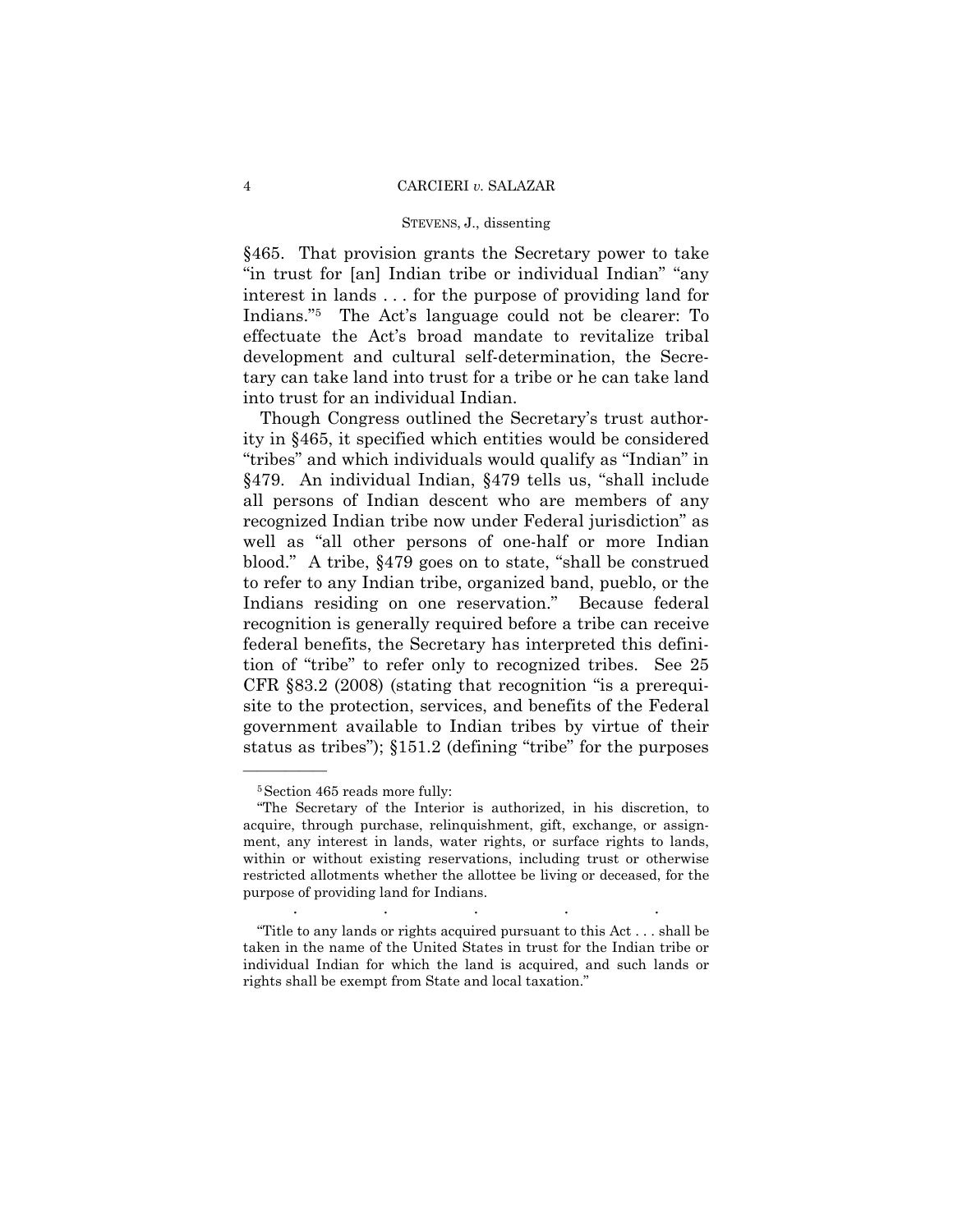of land acquisition to mean "any Indian tribe, band, nation, pueblo, community, rancheria, colony, or other group of Indians, . . . which is recognized by the Secretary as eligible for the special programs and services from the Bureau of Indian Affairs").6

Having separate definitions for "Indian" and "tribe" is essential for the administration of IRA benefits. The statute reflects Congress' intent to extend certain benefits to individual Indians, *e.g.*, 25 U. S. C. §471 (offering loans to Indian students for tuition at vocational and trade schools); §472 (granting hiring preferences to Indians seeking federal employment related to Indian affairs), while directing other benefits to tribes, *e.g.*, §476 (allowing tribes to adopt constitutions and bylaws); §470 (giving loans to Indian-chartered corporations).

Section 465, by giving the Secretary discretion to steer benefits to tribes and individuals alike, is therefore unique. But establishing this broad benefit scheme was undoubtedly intentional: The original draft of the IRA presented to Congress directed the Secretary to take land into trust only for entities such as tribes. Compare H. R. 7902, 73d Cong., 2d Sess., 30 (1934) ("Title to any land acquired pursuant to the provisions of this section shall be taken in the name of the United States in trust *for the Indian tribe or community for whom the land is acquired*" (emphasis added)), with 25 U. S. C. §465 ("Title to any lands or rights acquired pursuant to this Act . . . shall be

<sup>&</sup>lt;sup>6</sup>The regulations that govern the tribal recognition process, 25 CFR §83 *et seq.* (2008), were promulgated pursuant to the President's general mandate established in the early 1830's to manage "all Indian affairs and . . . all matters arising out of Indian relations," 25 U. S. C. §2, and to "prescribe such regulations as he may think fit for carrying into effect the various provisions of any act relating to Indian affairs," §9. Thus, contrary to the argument pressed by the Governor of Rhode Island before this Court, see Reply Brief for Petitioner Carcieri 9, the requirement that a tribe be federally recognized before it is eligible for trust land does not stem from the IRA.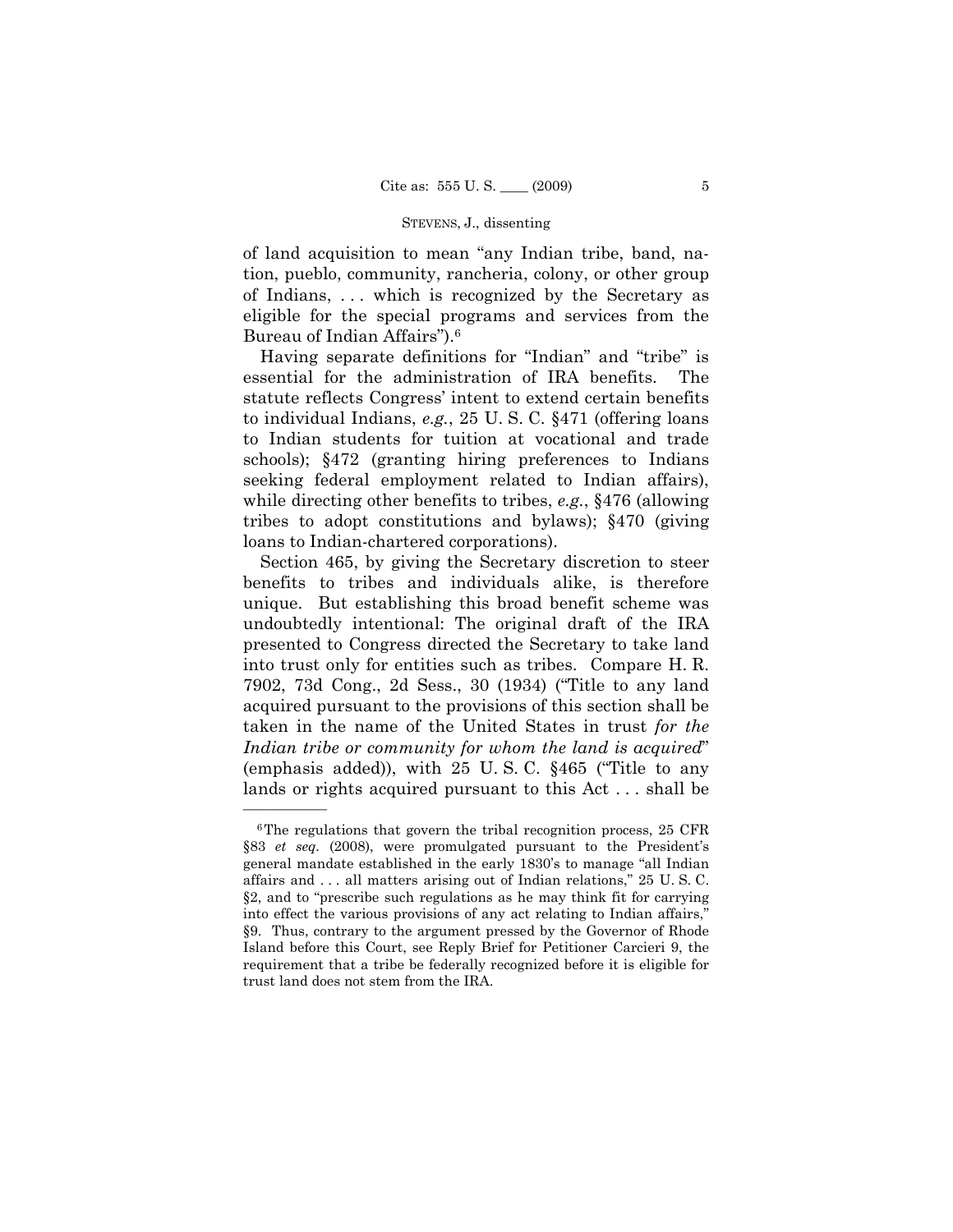taken in the name of the United States in trust *for the Indian tribe or individual Indian for which the land is acquired*" (emphasis added)).

The Secretary has long exercised his §465 trust authority in accordance with this design. In the years immediately following the adoption of the IRA, the Solicitor of the Department of the Interior repeatedly advised that the Secretary could take land into trust for federally recognized tribes and for individual Indians who qualified for federal benefits by lineage or blood quantum.

For example, in 1937, when evaluating whether the Secretary could purchase approximately 2,100 acres of land for the Mole Lake Chippewa Indians of Wisconsin, the Solicitor instructed that the purchase could not be "completed until it is determined whether the beneficiary of the trust title should be designated as a band or whether the title should be taken for the individual Indians in the vicinity of Mole Lake who are of one half or more Indian blood." Memorandum from the Solicitor to the Commissioner of Indian Affairs 2758 (Feb. 8, 1937). Because the Mole Lake Chippewa was not yet recognized by the Federal Government as an Indian tribe, the Solicitor determined that the Secretary had two options: "Either the Department should provide recognition of this group, or title to the purchased land should be taken on behalf of the individuals who are of one half or more Indian blood." *Id*., at 2763.

The tribal trust and individual trust options were similarly outlined in other post-1934 opinion letters, including those dealing with the Shoshone Indians of Nevada, the St. Croix Chippewa Indians of Wisconsin, and the Nahma and Beaver Island Indians of Michigan. See 1 Dept. of Interior, Opinions of the Solicitor Relating to Indian Affairs, 1917–1974, pp. 706–707, 724–725, 747–748 (1979). Unless and until a tribe was formally recognized by the Federal Government and therefore eligible for trust land,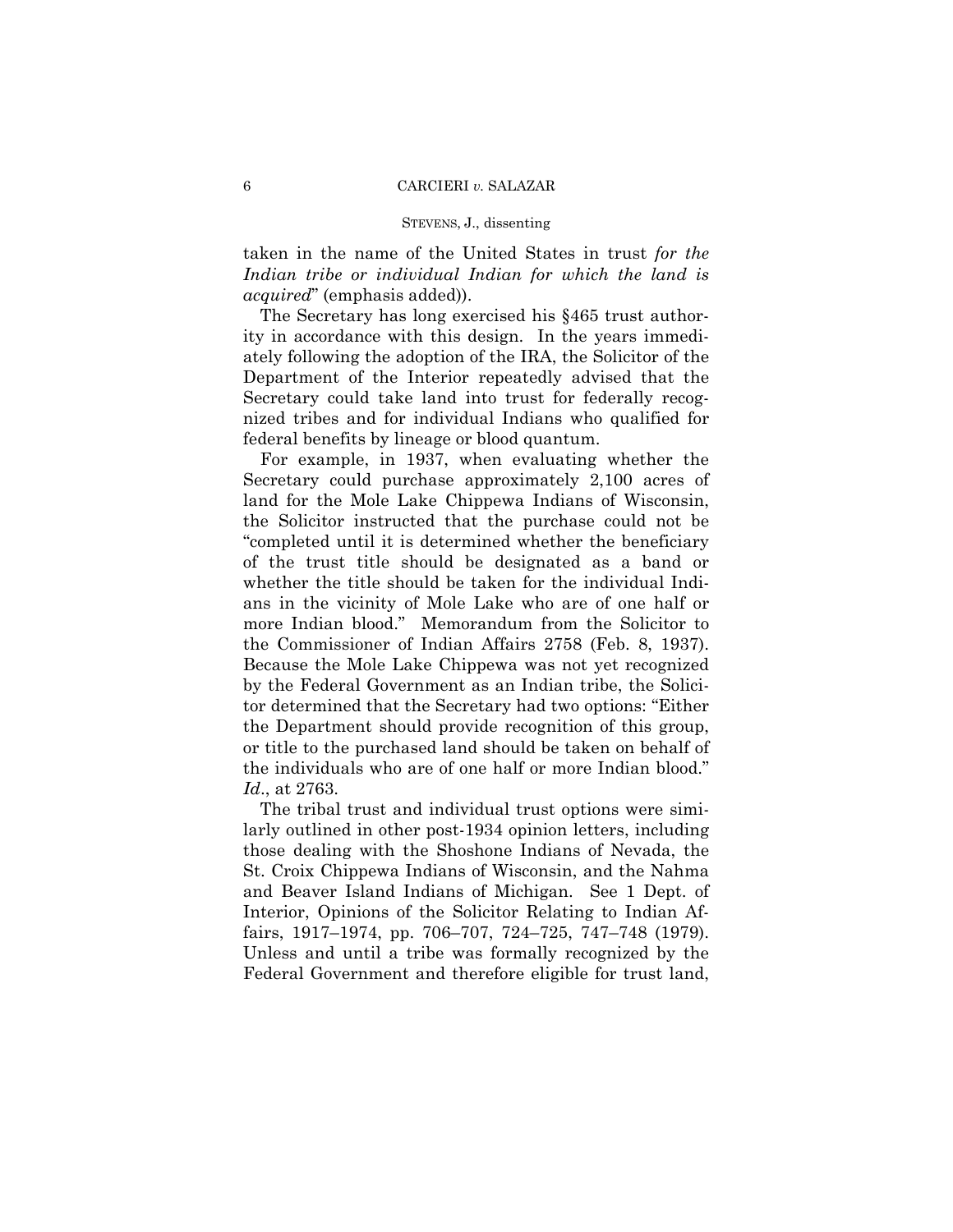the Secretary would take land into trust for individual Indians who met the blood quantum threshold.

Modern administrative practice has followed this welltrodden path. Absent a specific statute recognizing a tribe and authorizing a trust land acquisition, $\tau$  the Secretary has exercised his trust authority—now governed by regulations promulgated in 1980 after notice-and-comment rulemaking, 25 CFR §151 *et seq.;* 45 Fed. Reg. 62034—to acquire land for federally recognized Indian tribes like the Narragansett. The Grand Traverse Band of Ottowa and Chippewa Indians, although denied federal recognition in 1934 and 1943, see Dept. of Interior, Office of Federal Acknowledgement, Memorandum from Acting Deputy Commissioner to Assistant Secretary 4 (Oct. 3, 1979) (GTB–V001–D002), was the first tribe the Secretary recognized under the 1980 regulations, see 45 Fed. Reg. 19322. Since then, the Secretary has used his trust authority to expand the Tribe's land base. See, *e.g.*, 49 Fed. Reg. 2025–2026 (1984) (setting aside a 12.5-acre parcel as reservation land for the Tribe's exclusive use). The Tu-

<sup>7</sup>Although Congress has passed specific statutes granting the Secretary authority to take land into trust for certain tribes, it would be a mistake to conclude that the Secretary lacks residual authority to take land into trust under 25 U. S. C. §465 of the IRA. Some of these statutes place explicit limits on the Secretary's trust authority and can be properly read as establishing the outer limit of the Secretary's trust authority with respect to the specified tribes. See, *e.g.*, §1724(d) (authorizing trust land for the Houlton Band of Maliseet Indians, the Passamaquoddy Tribe of Maine, and the Penobscot Tribe of Maine). Other statutes, while identifying certain parcels the Secretary will take into trust for a tribe, do not purport to diminish the Secretary's residual authority under §465. See, *e.g.*, §1775c(a) (Mohegan Tribe); §1771d (Wampanoag Tribe); §1747(a) (Miccosukee Tribe). Indeed, the Secretary has invoked his §465 authority to take additional land into trust for the Miccosukee Tribe despite the existence of a statute authorizing and directing him to acquire certain land for the Tribe. See Post-Argument En Banc Brief for National Congress of American Indians et al. as *Amici Curiae* 7 and App. 9 in No. 03–2647 (CA1).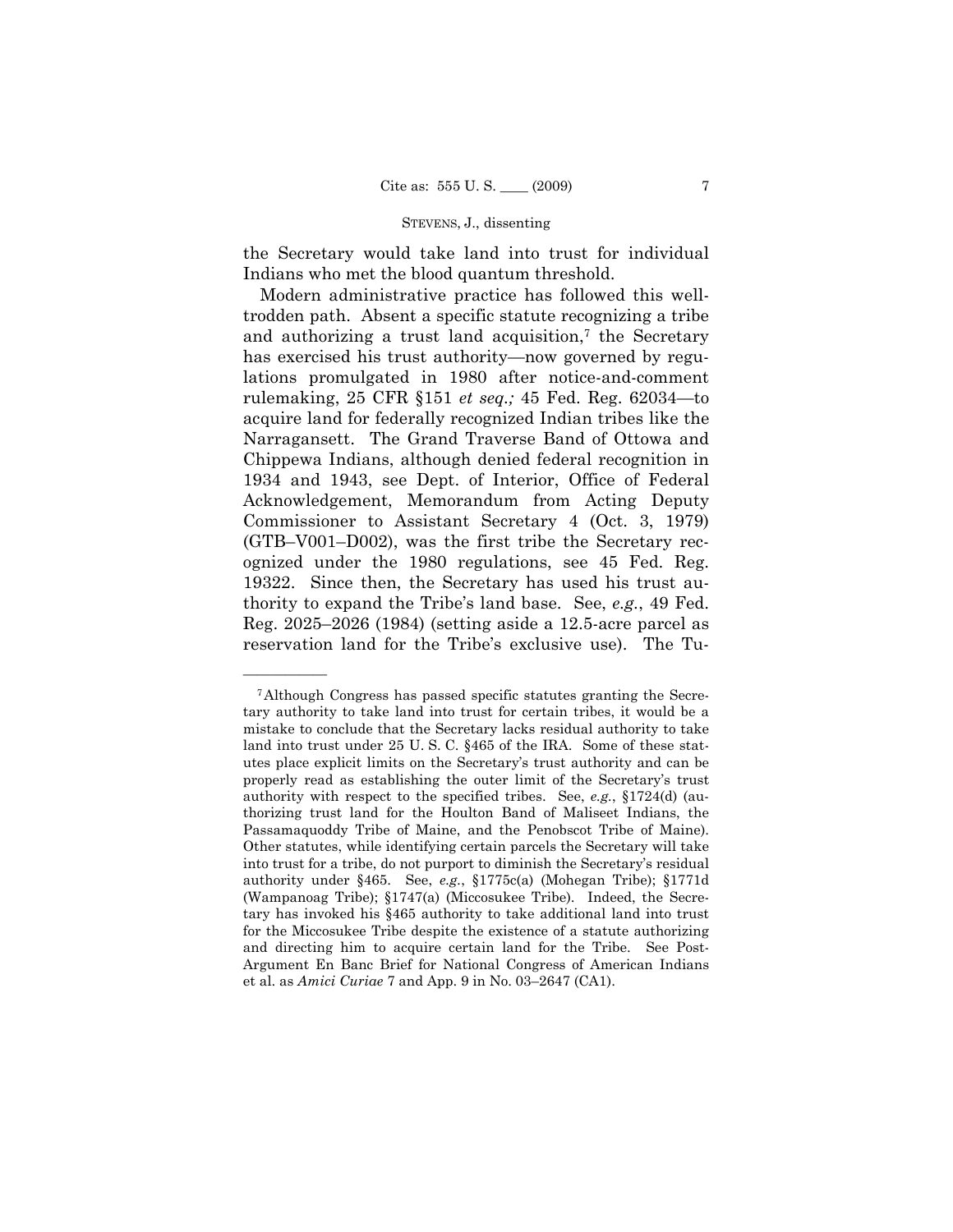nica-Biloxi Tribe of Louisiana has similarly benefited from administrative recognition, 46 Fed. Reg. 38411 (1981), followed by tribal trust acquisition. And in 2006, the Secretary took land into trust for the Snoqualmie Tribe which, although unrecognized as an Indian tribe in the 1950's, regained federal recognition in 1999. See 71 Fed. Reg. 5067 (taking land into trust for the Tribe); 62 Fed. Reg. 45864 (1997) (recognizing the Snoqualmie as an Indian tribe).

This brief history of §465 places the case before us into proper context. Federal recognition, regardless of when it is conferred, is the necessary condition that triggers a tribe's eligibility to receive trust land. No party has disputed that the Narragansett Tribe was properly recognized as an Indian tribe in 1983. See 48 Fed. Reg. 6177. Indeed, given that the Tribe has a documented history that stretches back to 1614 and has met the rigorous criteria for administrative recognition, Recommendation for Acknowledgment 1, 7–18, it would be difficult to sustain an objection to the Tribe's status. With this in mind, and in light of the Secretary's longstanding authority under the plain text of the IRA to acquire tribal trust land, it is perfectly clear that the Secretary's land acquisition for the Narragansett was entirely proper.

## III

Despite the clear text of the IRA and historical pedigree of the Secretary's actions on behalf of the Narragansett, the majority holds that one word ("now") nestled in one clause in one of §479's several definitions demonstrates that the Secretary acted outside his statutory authority in this case. The consequences of the majority's reading are both curious and harsh: curious because it turns "now" into the most important word in the IRA, limiting not only some individuals' eligibility for federal benefits but also a tribe's; harsh because it would result in the unsupportable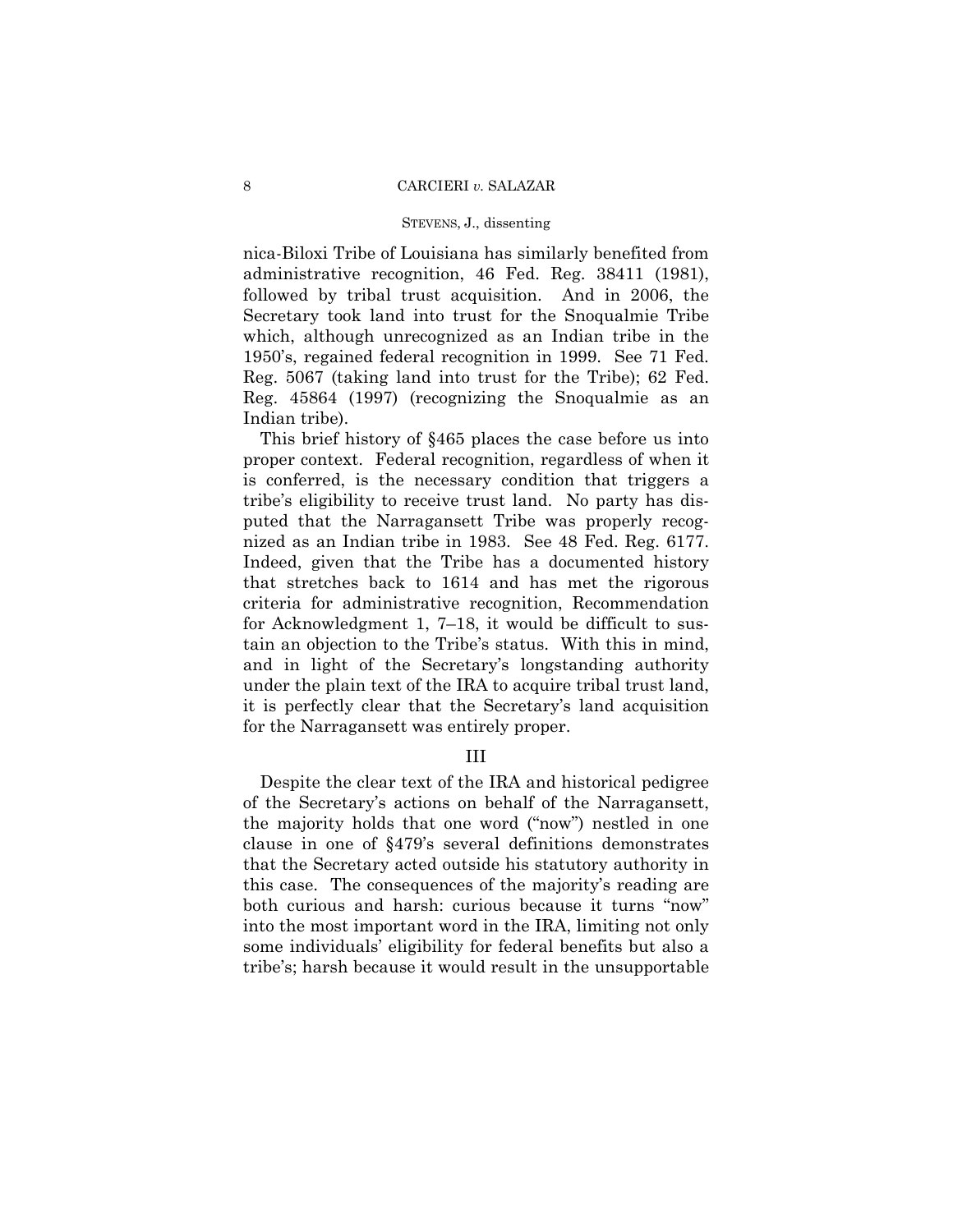conclusion that, despite its 1983 administrative recognition, the Narragansett Tribe is not an Indian tribe under the IRA.

In the Court's telling, when Congress granted the Secretary power to acquire trust land "for the purpose of providing land for *Indians*," 25 U. S. C. §465 (emphasis added), it meant to permit land acquisitions for those persons whose tribal membership qualify them as "Indian" as defined by §479. In other words, the argument runs, the Secretary can acquire trust land for "persons of Indian descent who are members of any recognized Indian tribe now under Federal jurisdiction." §479. This strained construction, advanced by petitioners, explains the majority's laser-like focus on the meaning of "now": If the Narragansett Tribe was not recognized or under federal jurisdiction in 1934, the Tribe's members do not belong to an Indian tribe "now under Federal jurisdiction" and would therefore not be "Indians" under §465 by virtue of their tribal membership.

Petitioners' argument works only if one reads "Indians" (in the phrase in §465 "providing land for Indians") to refer to individuals, not an Indian tribe. To petitioners, this reading is obvious; the alternative, they insist, would be "nonsensical." Reply Brief for Petitioner State of Rhode Island 3. This they argue despite the clear evidence of Congress' intent to provide the Secretary with the option of acquiring either tribal trusts or individual trusts in service of "providing land for Indians." And they ignore unambiguous evidence that Congress used "Indian tribe" and "Indians" interchangeably in other parts of the IRA. See §475 (discussing "any claim or suit of any *Indian tribe*  against the United States" in the first sentence and "any claim of such *Indians* against the United States" in the last sentence (emphasis added)).

In any event, this much must be admitted: Without the benefit of context, a reasonable person could conclude that "Indians" refers to multiple individuals who each qualify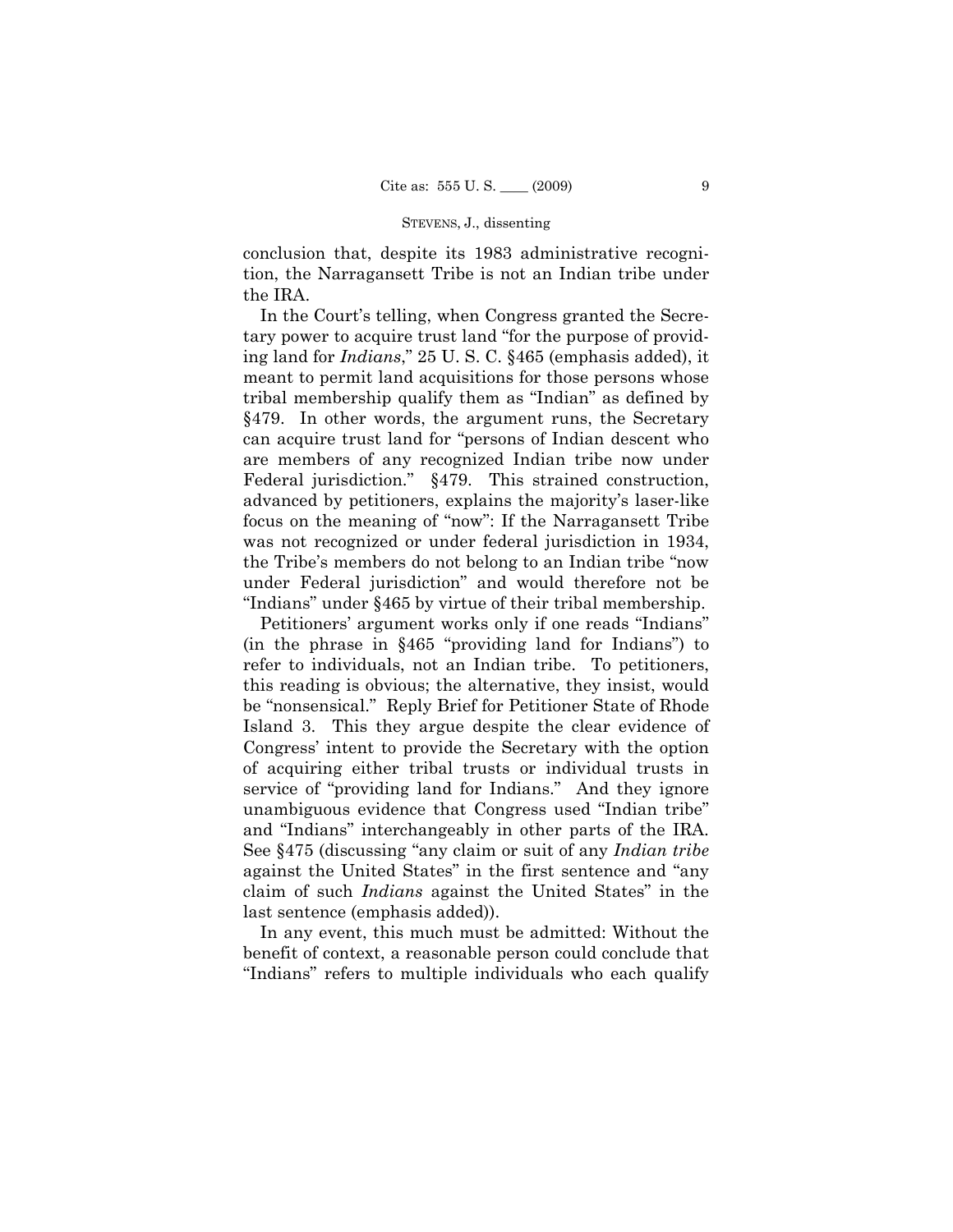## STEVENS, J., dissenting

as "Indian" under the IRA. An equally reasonable person could also conclude that "Indians" is meant to refer to a collective, namely, an Indian tribe. Because "[t]he meaning—or ambiguity—of certain words or phrases may only become evident when placed in context," *FDA* v. *Brown & Williamson Tobacco Corp*., 529 U. S. 120, 132 (2000), the proper course of action is to widen the interpretive lens and look to the rest of the statute for clarity. Doing so would lead to §465's last sentence, which specifies that the Secretary is to hold land in trust "for the Indian tribe or individual Indian for which the land is acquired." Put simply, in §465 Congress used the term "Indians" to refer both to tribes and individuals.<sup>8</sup>

The majority nevertheless dismisses this reading of the statute. The Court notes that even if the Secretary has authority to take land into trust for a tribe, it must be an "*Indian* tribe," with §479's definition of "Indian" determining a tribe's eligibility. The statute's definition of "tribe," the majority goes on to state, itself makes reference to "Indian tribe." Thus, the Court concludes, "[t]here simply is no legitimate way to circumvent the definition of 'Indian' in delineating the Secretary's authority under §479." *Ante*, at 13.

The majority bypasses a straightforward explanation on its way to a circular one. Requiring that a tribe be an "Indian tribe" does not demand immediate reference to the definition of "Indian"; instead, it simply reflects the requirement that the tribe in question be formally recognized as an Indian tribe. As explained above, the Secretary has limited benefits under federal Indian law including the acquisition of trust land—to recognized

<sup>8</sup>The majority continues to insist, quite incorrectly, that Congress meant the term "Indians" in §465 to have the same meaning as the term "Indian" in §479. That the text of the statute tells a different story appears to be an inconvenience the Court would rather ignore.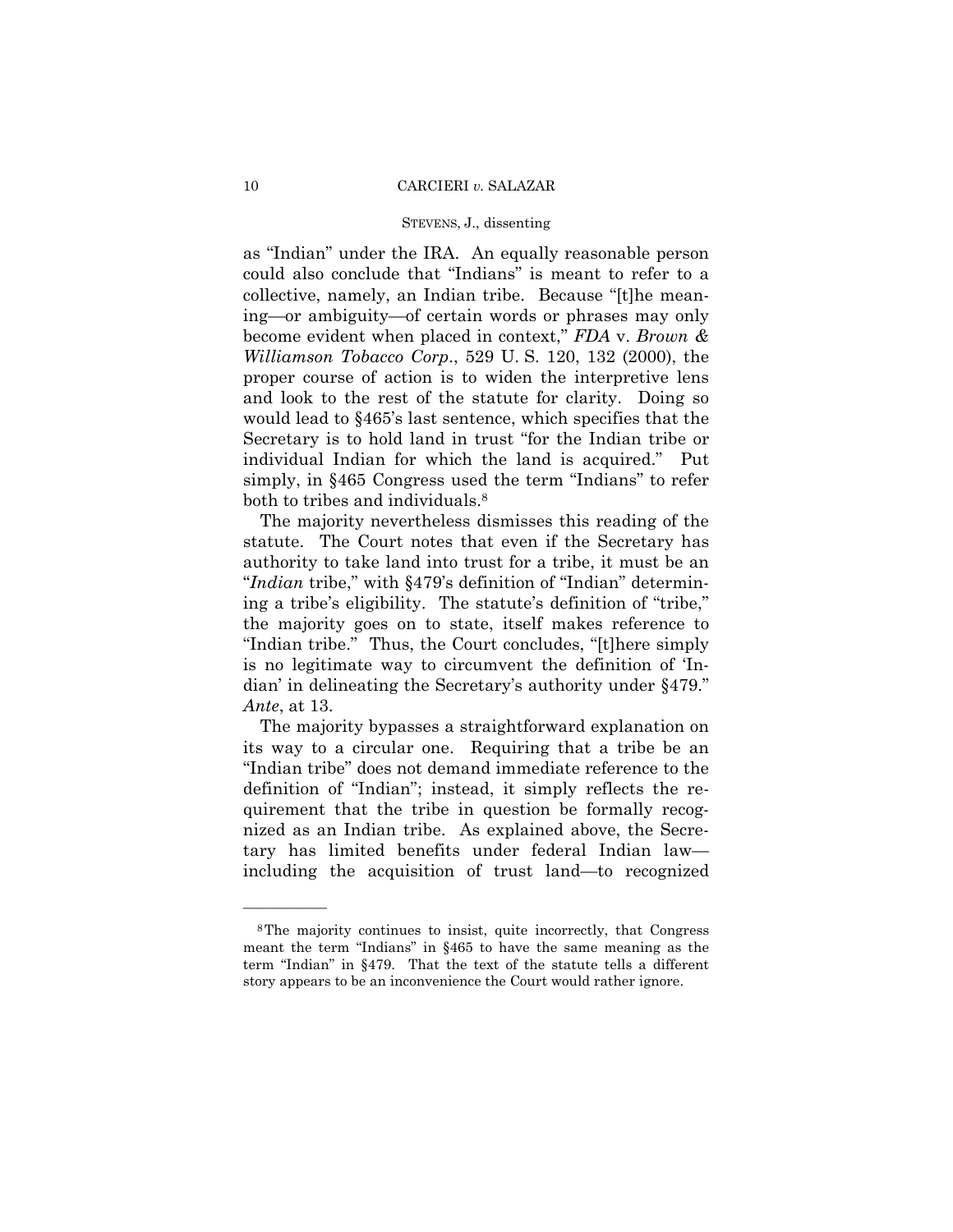tribes. Recognition, then, is the central requirement for being considered an "Indian tribe" for purposes of the Act. If a tribe satisfies the stringent criteria established by the Secretary to qualify for federal recognition, including the requirement that the tribe prove that it "has existed as a community from historical times until the present," 25 CFR §83.7(b) (2008), it is *a fortiori* an "Indian tribe" as a matter of law.

The Narragansett Tribe is no different. In 1983, upon meeting the criteria for recognition, the Secretary gave notice that "the Narragansett Indian Tribe . . . exists as an *Indian tribe*." 48 Fed. Reg. 6177 (emphasis added). How the Narragansett could be an Indian tribe in 1983 and yet not be an Indian tribe today is a proposition the majority cannot explain.

The majority's retort, that because "tribe" refers to "Indian," the definition of "Indian" must control which groups can be considered a "tribe," is entirely circular. Yes, the word "tribe" is defined in part by reference to "Indian tribe." But the word "Indian" is also defined in part by reference to "Indian tribe." Relying on one definition to provide content to the other is thus "completely circular and explains nothing." *Nationwide Mut. Ins. Co.*  v. *Darden*, 503 U. S. 318, 323 (1992).

The Governor of Rhode Island, for his part, adopts this circular logic and offers two examples of why reading the statute any other way would be implausible. He first argues that if §479's definition of "Indian" does not determine a tribe's eligibility, the Secretary would have authority to take land into trust "for the benefit of any group that he deems, at his whim and fancy, to be an 'Indian tribe.'" Reply Brief for Petitioner Carcieri 7. The Governor caricatures the Secretary's discretion. This Court has long made clear that Congress—and therefore the Secretary—lacks constitutional authority to "bring a community or body of people within [federal jurisdiction] by arbitrarily calling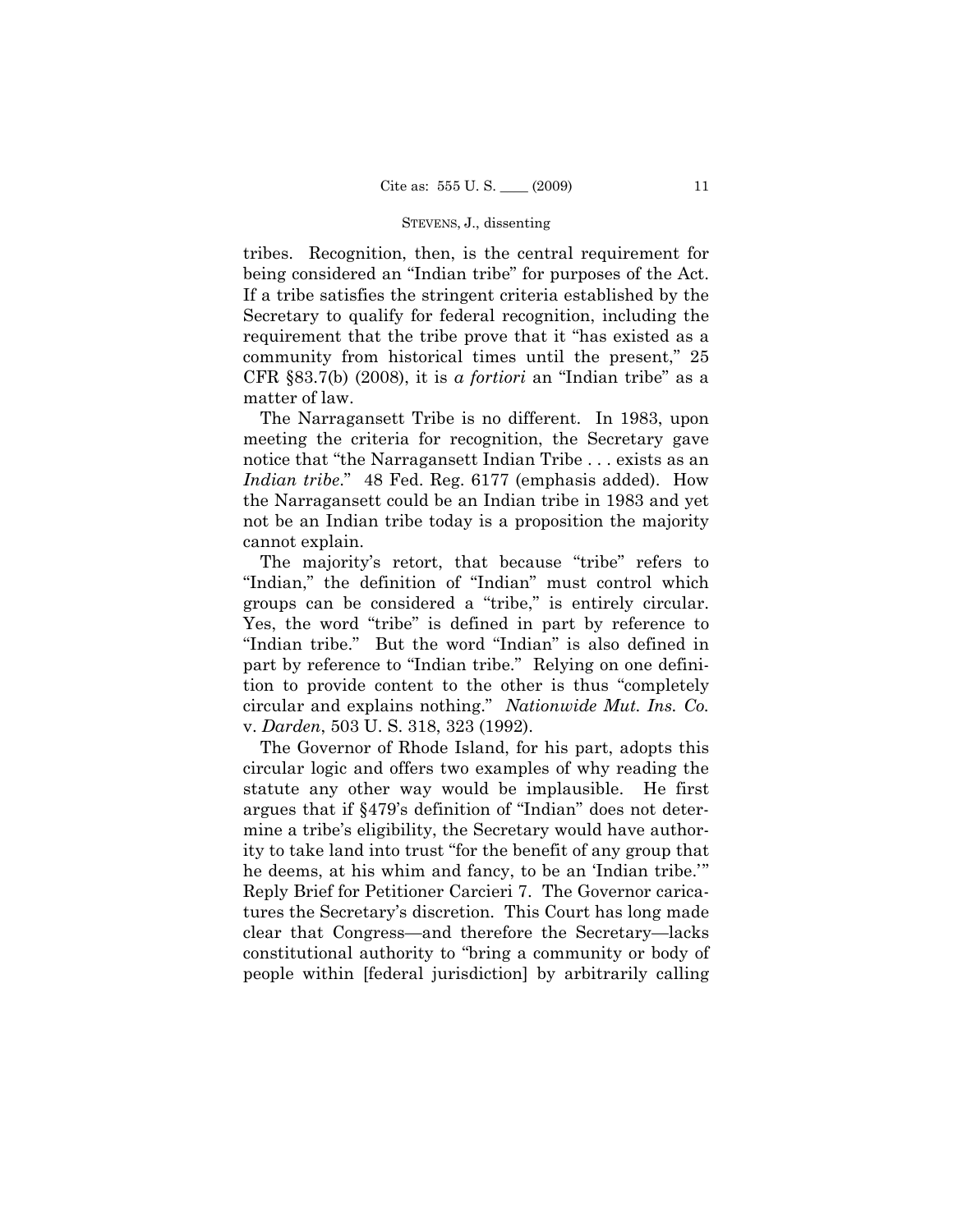## STEVENS, J., dissenting

them an Indian tribe." *United States* v. *Sandoval*, 231 U. S. 28, 46 (1913). The Governor's next objection, that condoning the acquisition of trust land for the Narragansett Tribe would allow the Secretary to acquire land for an Indian tribe that lacks Indians, is equally unpersuasive. As a general matter, to obtain federal recognition, a tribe must demonstrate that its "membership consists of individuals who descend from a historical Indian tribe or from historical Indian tribes which combined and functioned as a single autonomous political entity." 25 CFR §83.7(e) (2008). If the Governor suspects that the Narragansett is not an Indian tribe because it may lack members who are blood quantum Indians, he should have challenged the Secretary's decision to recognize the Tribe in 1983 when such an objection could have been properly received.<sup>9</sup>

<sup>9</sup>The Department of the Interior found "a high degree of retention of [Narragansett] family lines" between 1880 and 1980, and remarked that "[t]he close intermarriage and stability of composition, plus the geographic stability of the group, reflect the maintenance of a socially distinct community." Recommendation for Acknowledgment 10. It also noted that the Narragansett "require applicants for full voting membership to trace their Narragansett Indian bloodlines back to the 'Detribalization Rolls of 1880–84.'" *Id.*, at 16. The record in this case does not tell us how many members of the Narragansett currently qualify as "Indian" by meeting the individual blood quantum requirement. Indeed, it is possible that a significant number of the Narragansett are blood quantum Indians. Accordingly, nothing the Court decides today prevents the Secretary from taking land into trust for those members of the Tribe who independently qualify as "Indian" under 25 U. S. C. §479.

Although the record does not demonstrate how many members of the Narragansett qualify as blood quantum Indians, JUSTICE BREYER nevertheless assumes that no member of the Tribe is a blood quantum Indian. *Ante*, at 4 (concurring opinion). This assumption is misguided for two reasons. To start, the record's silence on this matter is to be expected; the parties have consistently focused on the Secretary's authority to take land into trust for the Tribe, not for individual members of the Tribe. There is thus no legitimate basis for interpreting the lack of record evidence as affirmative proof that none of the Tribe's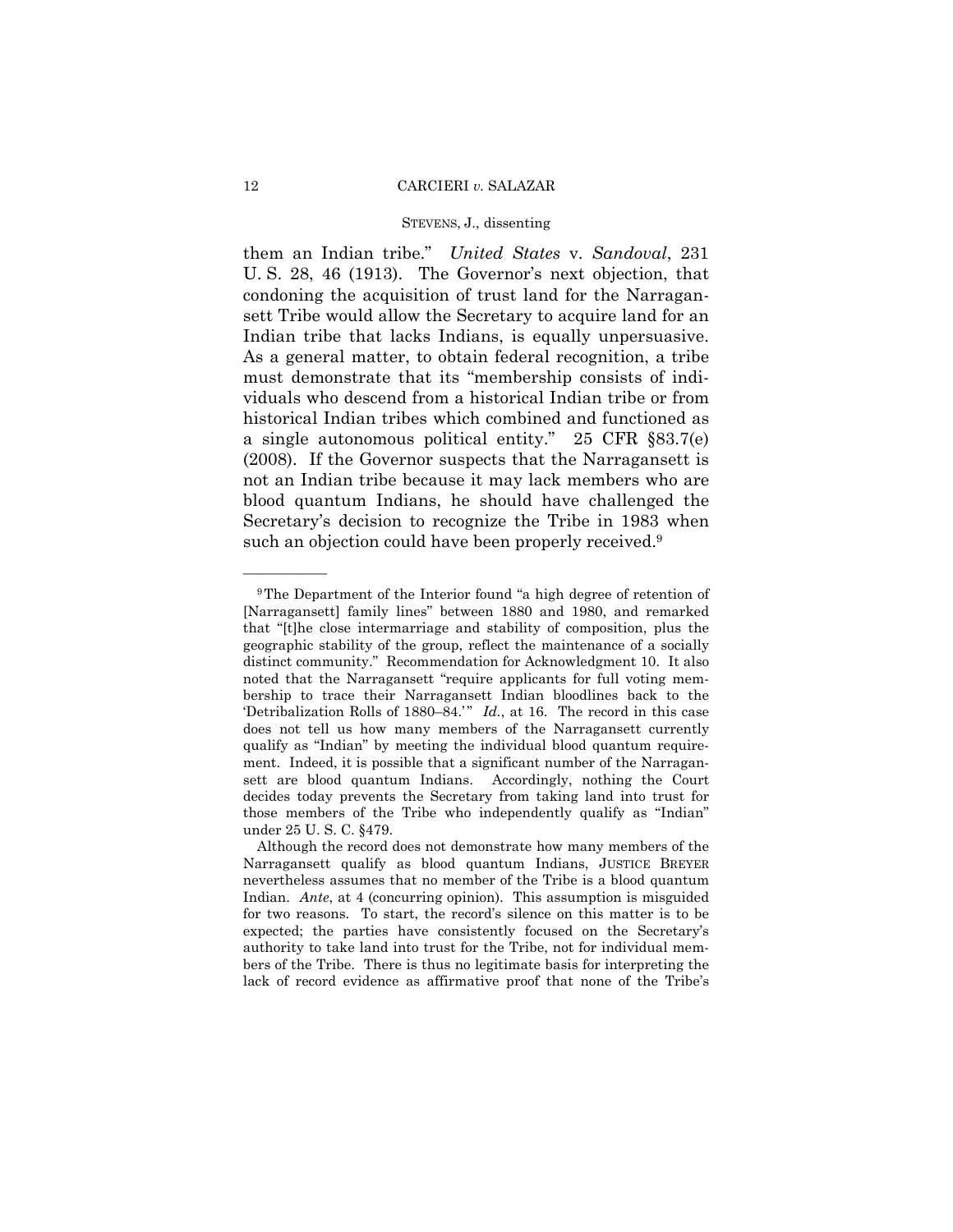In sum, petitioners' arguments—and the Court's conclusion—are based on a misreading of the statute. "[N]ow," the temporal limitation in the definition of "Indian," only affects an individual's ability to qualify for federal benefits under the IRA. If this case were about the Secretary's decision to take land into trust for an individual who was incapable of proving her eligibility by lineage or blood quantum, I would have no trouble concluding that such an action was contrary to the IRA. But that is not the case before us. By taking land into trust for a validly recognized Indian tribe, the Secretary acted well within his statutory authority.10

IV

The Court today adopts a cramped reading of a statute Congress intended to be "sweeping" in scope. *Morton* v. *Mancari*, 417 U. S. 535, 542 (1974). In so doing, the Court ignores the "principle deeply rooted in [our] Indian jurisprudence" that "'statutes are to be construed liberally in favor of the Indians.'" *County of Yakima* v. *Confederated* 

members are "Indian." Second, neither the statute nor the relevant regulations mandate that a tribe have a threshold amount of blood quantum Indians as members in order to receive trust land. JUSTICE BREYER's unwarranted assumption about the Narragansett's membership, even if true, would therefore also be irrelevant to whether the Secretary's actions were proper.<br><sup>10</sup> Petitioners advance the additional argument that the Secretary lacks

authority to take land into trust for the Narragansett because the Rhode Island Indian Claims Settlement Act, 92 Stat. 813, 25 U. S. C. §1701 *et seq*., implicitly repealed the Secretary's §465 trust authority as applied to lands in Rhode Island. This claim plainly fails. While the Tribe agreed to subject the 1,800 acres it obtained in the Settlement Act to the State's civil and criminal laws, §1708(a), the 31-acre parcel of land at issue here was not part of the settlement lands. And, critically, nothing in the text of the Settlement Act suggests that Congress intended to prevent the Secretary from acquiring additional parcels of land in Rhode Island that would be exempt from the State's jurisdiction.